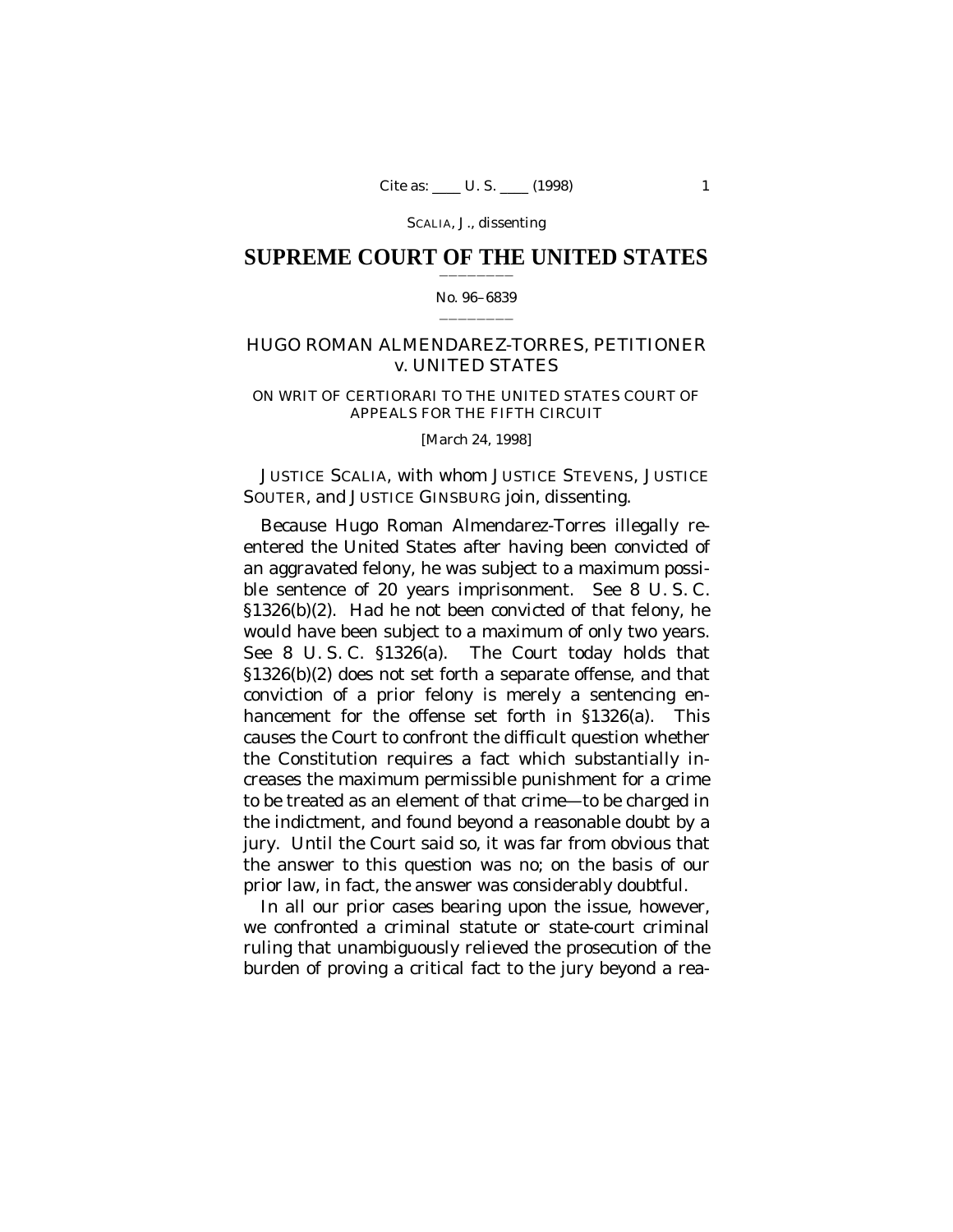sonable doubt. In *McMillan* v. *Pennsylvania*, 477 U. S. 79 (1986), the statute provided that " 'visibl[e] possess[ion] [of] a firearm'" " 'shall not be an element of the crime[,]'" but shall be determined at sentencing by " [t]he court . . . by a preponderance of the evidence, " *id.*, at 81, n. 1 (quoting 42 Pa. Cons. Stat. §9712 (1982)). In *In re Winship,* 397 U. S. 358 (1970), it provided that determinations of criminal action in juvenile cases " 'must be based on a preponderance of the evidence,' " *id.*, at 360 (quoting N. Y. Family Court Act §744(b)). In *Patterson* v. *New York*, 432 U. S. 197 (1977), the statute provided that extreme emotional disturbance " 'is an affirmative defense,' " *id.*, at 198, n. 2 (quoting N. Y. Penal Law §125.25 (McKinney 1975)). And in *Mullaney* v. *Wilbur*, 421 U. S. 684 (1975), Maine's highest court had held that in murder cases malice aforethought was presumed and had to be negated by the defendant, *id.*, at 689 (citing *State* v. *Lafferty*, 309 A. 2d 647 (1973)).

In contrast to the provisions involved in these cases, 8 U. S. C. §1326 does not, on its face, place the constitutional issue before us: it does not say that subsection (b)(2) is merely a sentencing enhancement. The text of the statute supports, if it does not indeed demand, the conclusion that subsection  $(b)(2)$  is a separate offense that includes the violation described in subsection (a) but adds the additional element of prior felony conviction. I therefore do not reach the difficult constitutional issue in this case because I adopt, as I think our cases require, that reasonable interpretation of §1326 which avoids the problem. Illegal reentry *simpliciter* (§1326(a)) and illegal reentry after conviction of an aggravated felony (§1326(b)(2)) are separate criminal offenses. Prior conviction of an aggravated felony being an element of the latter offense, it must be charged in the indictment. Since it was not, petitioner's sentence must be set aside.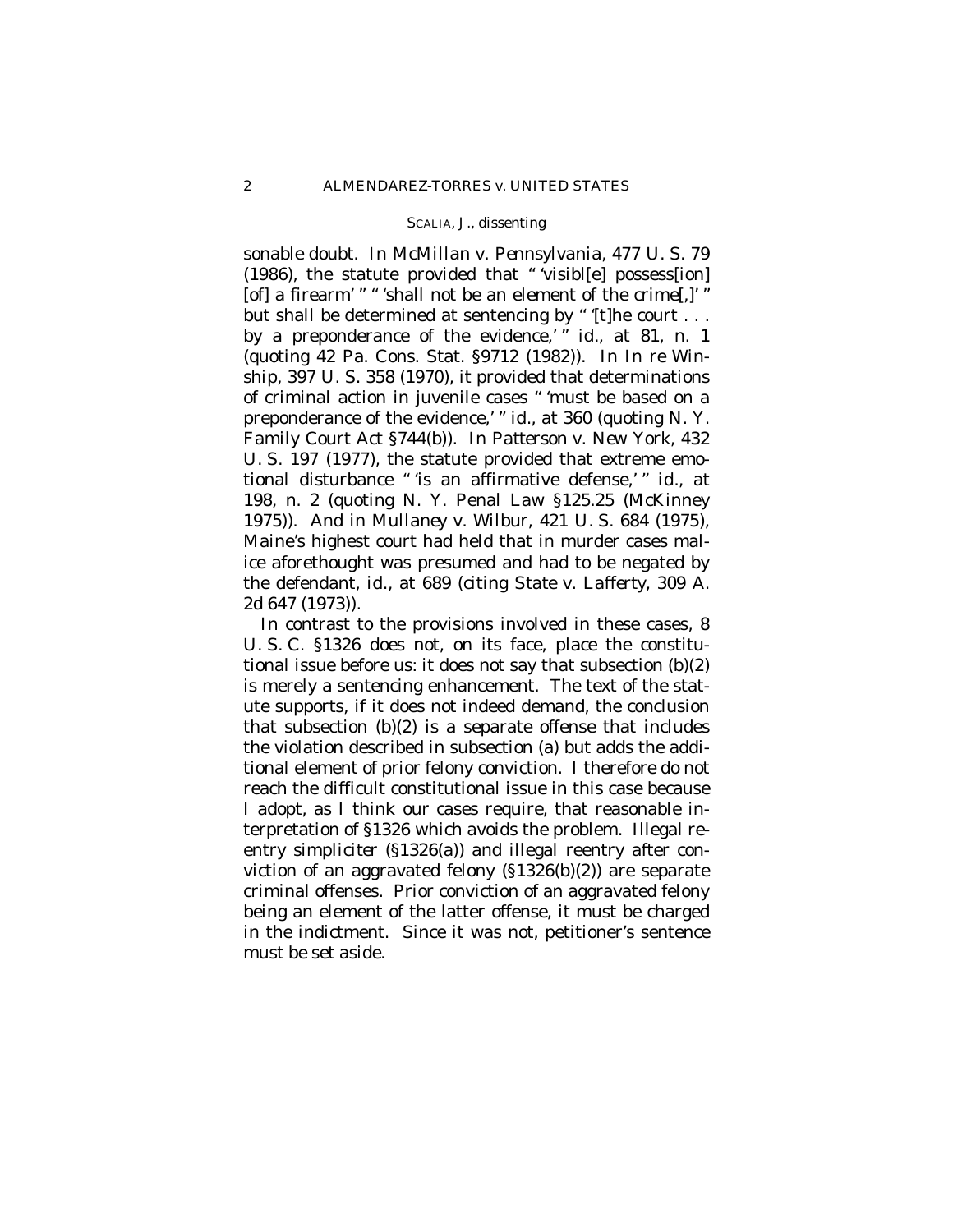I

"[W]here a statute is susceptible of two constructions, by one of which grave and doubtful constitutional questions arise and by the other of which such questions are avoided, our duty is to adopt the latter." *United States ex rel. Attorney General* v. *Delaware & Hudson Co., supra,* at 408. This "cardinal principle," which "has for so long been applied by this Court that it is beyond debate," *Edward J. DeBartolo Corp.* v. *Florida Gulf Coast Building & Constr. Trades Council,* 485 U. S. 568, 575 (1988), requires merely a determination of serious constitutional *doubt*, and not a determination of *unconstitutionality*. That must be so, of course, for otherwise the rule would "mea[n] that our duty is to first decide that a statute is unconstitutional and then proceed to hold that such ruling was unnecessary because the statute is susceptible of a meaning, which causes it not to be repugnant to the Constitution." *United States ex rel. Attorney General* v. *Delaware & Hudson Co., supra,* at 408. The Court contends that neither of the two conditions for application of this rule is present here: that the constitutional question is not doubtful, and that the statute is not susceptible of a construction that will avoid it. I shall address the former point first.<sup>1</sup>

<sup>&</sup>lt;sup>1</sup> The Court asserts that we have declined to apply the doctrine "in circumstances similar to those here— where a constitutional question, while lacking an obvious answer, does not lead a majority gravely to doubt that the statute is constitutional." *Ante,* at 14. The cases it cites, however, do not support this contention. In *Rust* v. *Sullivan*, 500 U. S. 173 (1991), the Court believed that "[t]here [was] *no question* but that the statutory prohibition . . . [was] constitutional," *id.*, at 192 (emphasis added). And in *United States* v. *Locke*, 471 U. S. 84 (1985), the Court found the doctrine inapplicable not because of lack of constitutional doubt, but because the statutory language did not permit an interpretation that would "avoid a constitutional question," *id.*, at 96. Similarly, in *United States* v. *Monsanto,* 491 U. S. 600 (1989), "the language of [the statute was] plain and unambiguous," *id.* at 606.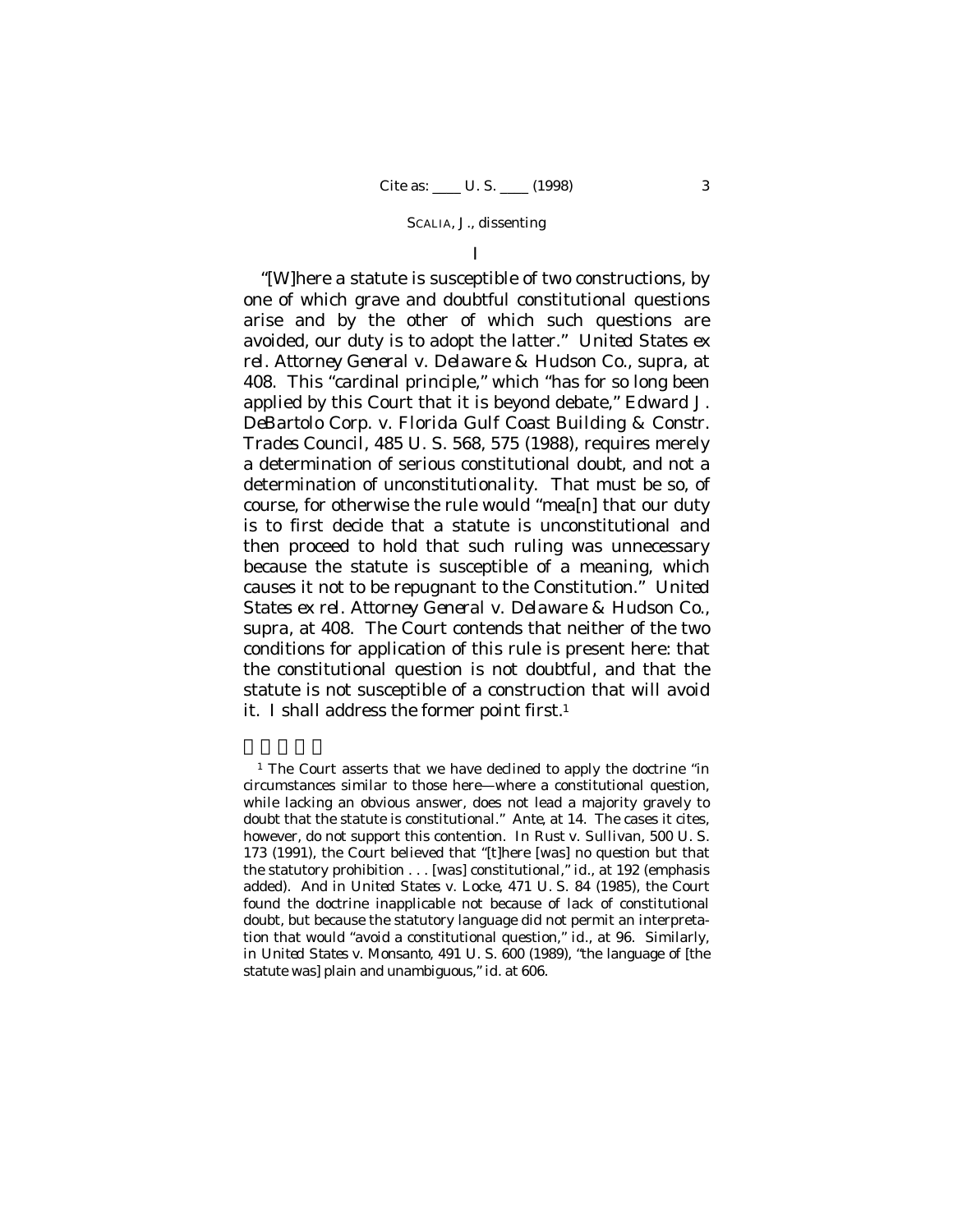That it is genuinely doubtful whether the Constitution permits a judge (rather than a jury) to determine by a mere preponderance of the evidence (rather than beyond a reasonable doubt) a fact that increases the maximum penalty to which a criminal defendant is subject, is clear enough from our prior cases resolving questions on the margins of this one. In *In re Winship, supra*, we invalidated a New York statute under which the burden of proof in a juvenile delinquency proceeding was reduced to proof by a preponderance of the evidence. We held that "the Due Process Clause protects the accused against conviction except upon proof beyond reasonable doubt of every fact necessary to constitute the crime with which he is charged," 397 U. S., at 364, and that the same protection extends to "a juvenile . . . charged with an act which would constitute a crime if committed by an adult," *id.,* at 359.

Five years later, in *Mullaney* v. *Wilbur*, *supra*, we unanimously extended *Winship*'s protections to determinations that went not to a defendant's guilt or innocence, but simply to the length of his sentence. We invalidated Maine's homicide law, under which all intentional murders were presumed to be committed with malice aforethought (and, as such, were punishable by life imprisonment), unless the defendant could rebut this presumption with proof that he acted in the heat of passion (in which case the conviction would be reduced to manslaughter and the maximum sentence to 20 years). We acknowledged that "under Maine law these facts of intent [were] not general elements of the crime of felonious homicide[, but] [i]nstead, [bore] only on the appropriate punishment category." 421 U. S., at 699. Nonetheless, we rejected this distinction between guilt and punishment. "If *Winship*," we said, "were limited to those facts that constitute a crime as defined by state law, a State could undermine many of the interests that decision sought to protect without effecting any substantive change in its law. It would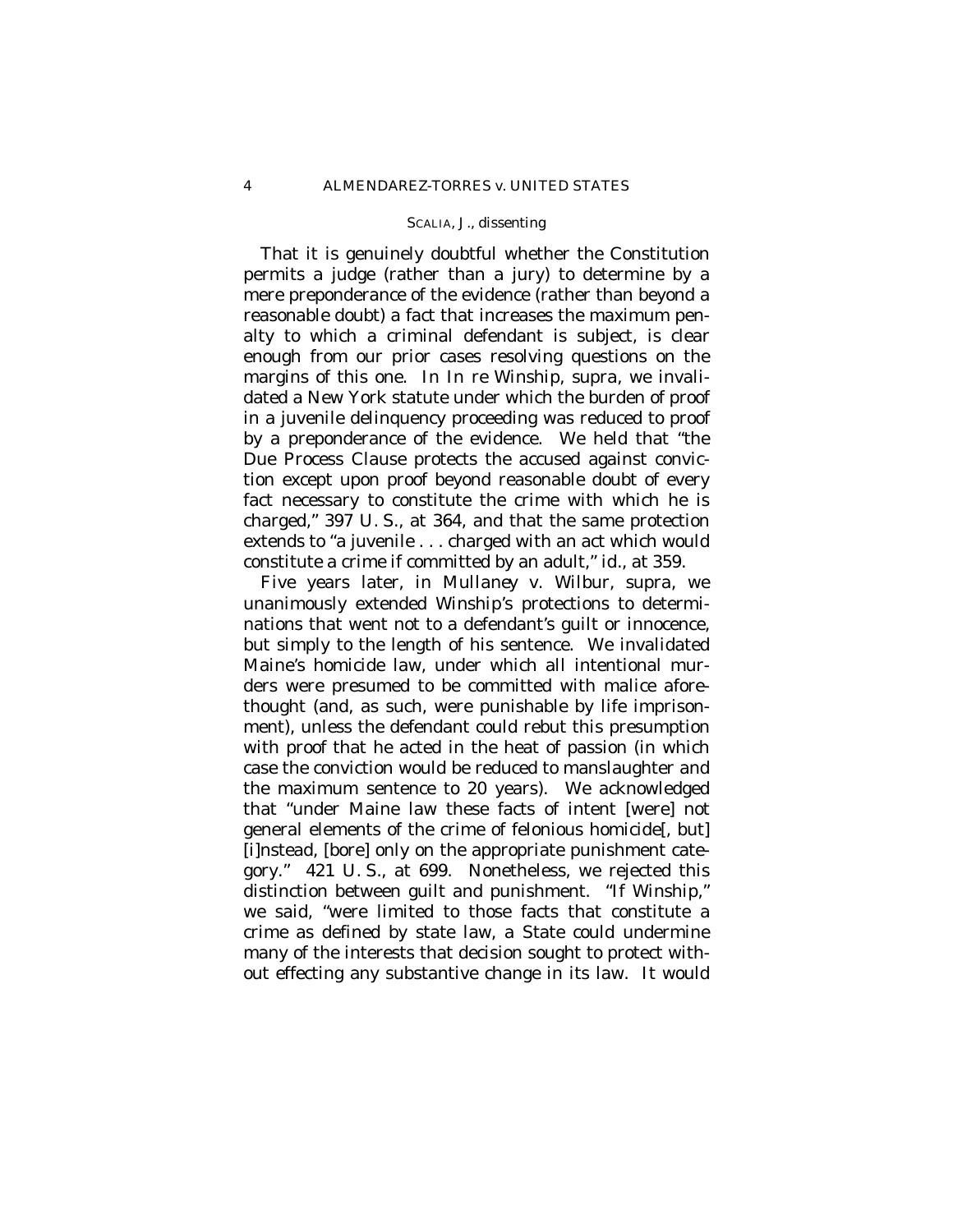only be necessary to redefine the elements that constitute different crimes, characterizing them as factors that bear solely on the extent of punishment." *Id.*, at 697–698.

In *Patterson* v. *New York*, we cut back on some of the broader implications of *Mullaney*. Although that case contained, we acknowledged, "some language . . . that ha<sup>[d]</sup> been understood as perhaps construing the Due Process Clause to require the prosecution to prove beyond a reasonable doubt any fact affecting 'the degree of criminal culpability,' " we denied that we "intend[ed] . . . such farreaching effect." 432 U. S., at 214–215, n. 15. Accordingly, we upheld in *Patterson* New York's law casting upon the defendant the burden of proving as an "affirmative defense" to second-degree murder that he "'acted under the influence of extreme emotional disturbance for which there was a reasonable explanation or excuse,'" *id.,* at 198–199, n. 2, which defense would reduce his crime to manslaughter. We explained that "[p]roof of the nonexistence of all affirmative defenses has never been constitutionally required," and that the State need not "prove beyond a reasonable doubt every fact, the existence or nonexistence of which it is willing to recognize as an exculpatory or mitigating circumstance affecting the degree of culpability or the severity of the punishment." *Id.,* at 207. We cautioned, however, that while our decision might "seem to permit state legislatures to reallocate burdens of proof by labeling as affirmative defenses at least some elements of the crimes now defined in their statutes[,] . . . [t]here are obviously constitutional limits beyond which the States may not go in this regard." *Id.,* at 210.

Finally, and most recently, in *McMillan* v. *Pennsylvania*, 477 U. S., at 81, we upheld Pennsylvania's Mandatory Minimum Sentencing Act, which prescribed a mandatory *minimum* sentence of five years upon a judge's finding by a preponderance of the evidence that the defendant "visi-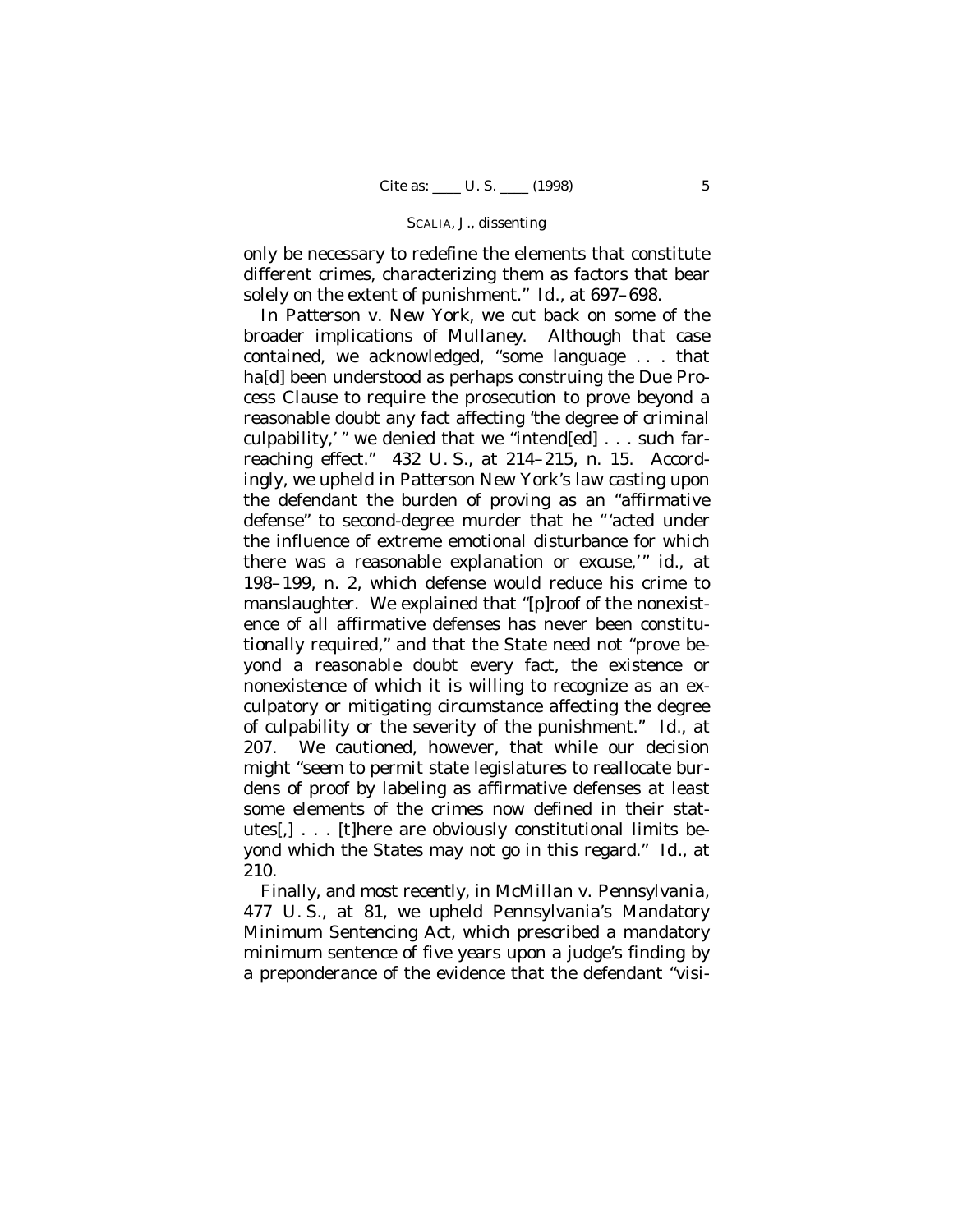bly possessed a firearm" during the commission of certain enumerated offenses which all carried maximum sentences of more than five years. We observed that "we [had] never attempted to define precisely the constitutional limits noted in *Patterson*, *i.e.*, the extent to which due process forbids the reallocation or reduction of burdens of proof in criminal cases," but explained that, whatever those limits, Pennsylvania's law did not transgress them, *id.,* at 86, *primarily because* it "neither alter[ed] the maximum penalty for the crime committed nor create d a separate offense calling for a separate penalty; it operate[d] solely to limit the sentencing court's discretion in selecting a penalty within the range already available to it without the special finding of visible possession of a firearm," *id.,* at 87–88.

The feebleness of the Court's contention that here there is no serious constitutional doubt is evidenced by the degree to which it must ignore or distort the analysis of *McMillan.* As just described, that opinion emphasized and emphasized repeatedly— that an increase of the maximum penalty was not at issue. Beyond that, it specifically acknowledged that the outcome might have been different (*i.e.*, the statute might have been unconstitutional) if the maximum sentence had been affected:

"Petitioners' claim that visible possession under the Pennsylvania statute is 'really' an element of the offenses for which they are being punished— that Pennsylvania has in effect defined a new set of upgraded felonies— would have at least more superficial appeal if a finding of visible possession exposed them to greater or additional punishment, cf. 18 U. S. C. §2113(d) (providing separate and greater punishment for bank robberies accomplished through 'use of a dangerous weapon or device'), but it does not." *Id.*, at 88.

The opinion distinguished one of our own precedents on this very ground, noting that the Colorado Sex Offenders Act invalidated in *Specht* v. *Patterson*, 386 U. S. 605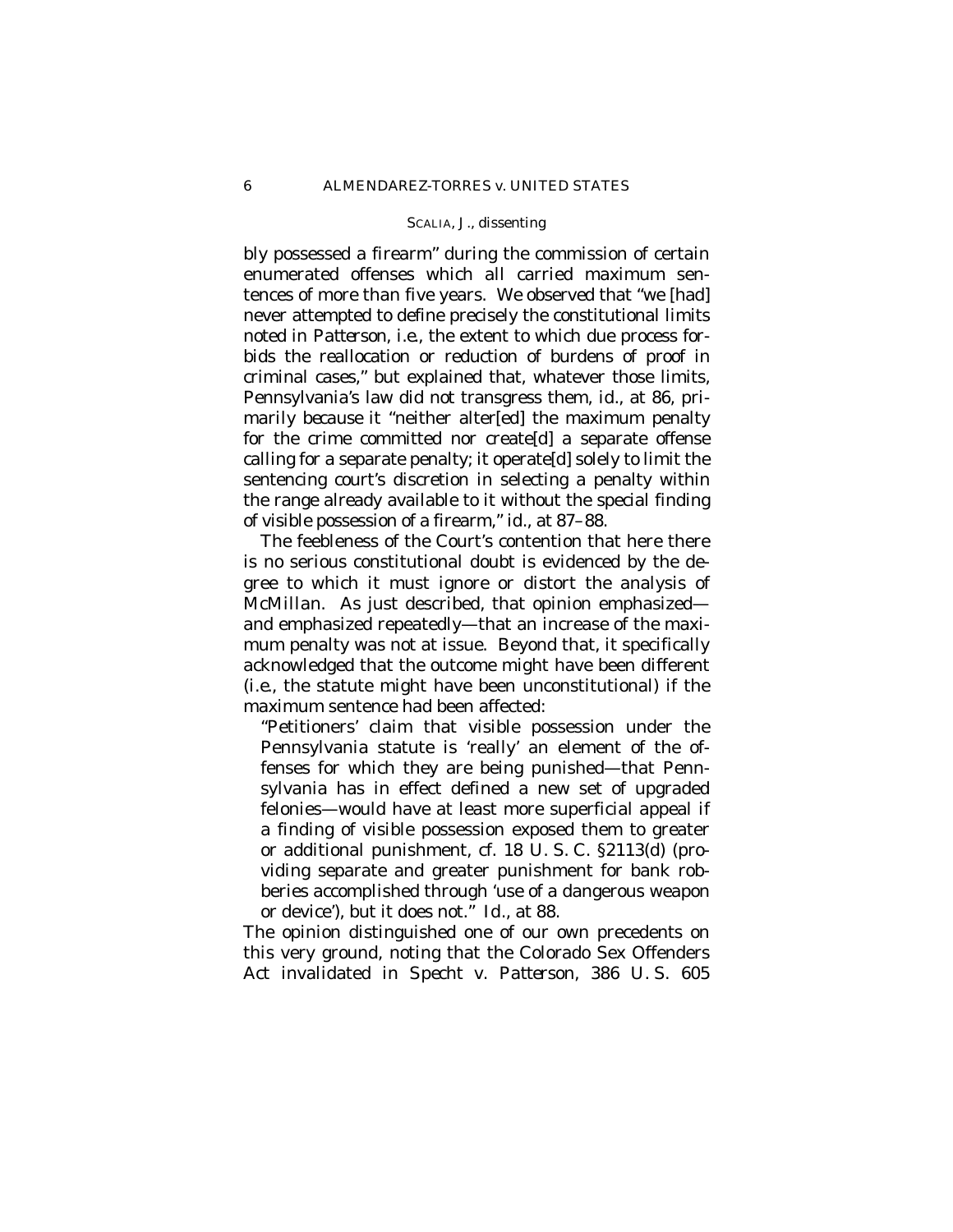(1967), increased a sex offender's sentence from a 10–year maximum to an indefinite term up to and including life imprisonment. 477 U. S., at 88.

Despite all of that, the Court would have us believe that the present statute's alteration of the maximum permissible sentence— which it acknowledges is "the major difference between this case and *McMillan*," *ante*, at 20— militates *in favor of*, rather than *against*, this statute's constitutionality, because an increase of the minimum sentence (rather than the permissible maximum) is more disadvantageous to the defendant. *Ibid.* That is certainly an arguable position (it was argued, as the Court has the temerity to note, by the *dissent* in *McMillan*). But it is a position which *McMillan* not only rejected, but *upon the converse of which McMillan rested its judgment.*

In addition to inverting the consequence of this distinction (between statutes that prescribe a minimum sentence and those that increase the permissible maximum sentence) the Court seeks to minimize the importance of the distinction by characterizing it as merely one of five factors relied on in *McMillan*, and asserting that the other four factors here are the same. *Ante,* at 18-19. In fact, however, *McMillan* did not set forth any five-factor test; the Court selectively recruits "factors" from various parts of the discussion. Its first factor, for example, that "'the [statute] plainly does not transgress the limits expressly set out in *Patterson*,'" *ante*, at 18, quoting from *McMillan,* 477 U. S, at 86— *viz.*, that it does not "discar[d] the presumption of innocence" or "relieve the prosecution of its burden of proving guilt[,]" *id.,* at 87— merely narrows the issue to the one before the Court, rather than giving any clue to the resolution of that issue. It is no more a factor in solving the constitutional problem before us than is the observation that §1326 is not an *ex post facto* law and does not effect an unreasonable search or seizure. The Court's second, fourth, and part of its fifth "factors" are in fact all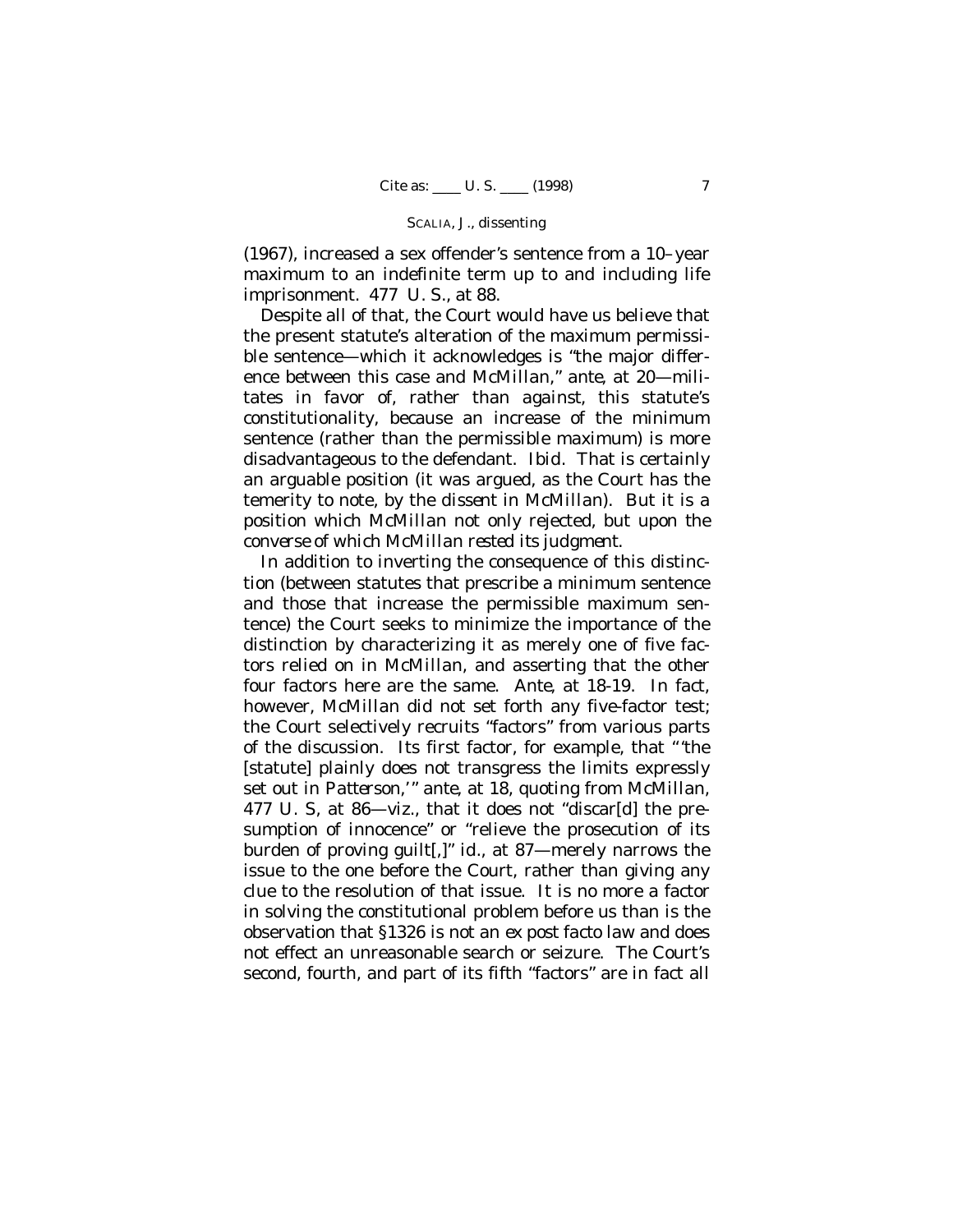subparts of the crucial third factor (the one that is absent here), since they are all culled from the general discussion in *McMillan* of how the Pennsylvania statute simply limited a sentencing judge's discretion. We said that, whereas in *Mullaney* the State had imposed "'a differential in sentencing ranging from a nominal fine to a mandatory life sentence'" (the Court's "second" factor), Pennsylvania's law "neither alter[ed] the maximum penalty for the crime committed [the Court's "third" factor] nor create[d] a separate offense calling for a separate penalty [the Court's "fourth" factor]; it operate[d] solely to limit the sentencing court's discretion in selecting a penalty within the range already available to it without the special finding of visible possession of a firearm [the Court's "third" factor] . . . . The statute gives no impression of having been tailored to permit the visible possession finding to be a tail which wags the dog of the substantive offense [part of the Court's "fifth" factor]." 477 U. S., at 87–88.

The Court's recruitment of "factors" is, as I have said, selective. Omitted, for example, is *McMillan's* statement that "petitioners do not contend that the particular factor made relevant [by the statute] . . . has historically been treated 'in the Anglo-American legal tradition' as requiring proof beyond a reasonable doubt." *Id.*, at 90, quoting *Patterson*, 432 U. S., at 226. Petitioner does make such an assertion in the present case— correctly, as I shall discuss. But even with its selective harvesting, the Court is incorrect in its assertion that "most" of the "factors" it recites, *ante*, at 19 (and in its implication that all except the third of them) exist in the present case as well. The second of them contrasted the consequence of the fact assumed in *Mullaney* (extension of the permissible sentence from as little as a nominal fine to as much as a mandatory life sentence) with the consequence of the fact at issue in *McMillan* (no extension of the permissible sentence at all, but merely a "limit[ation of] the sentencing court's discre-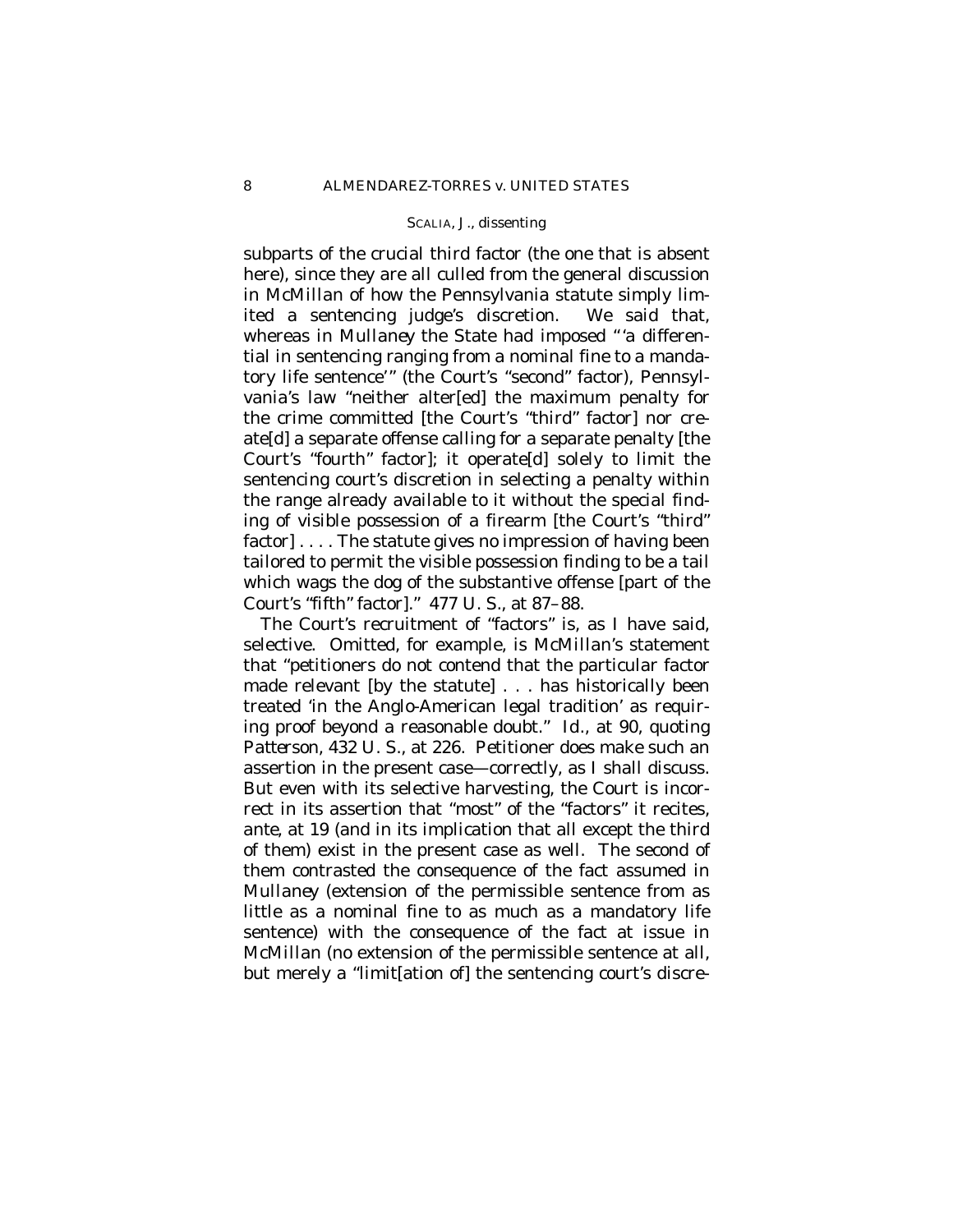tion in selecting a penalty within the range already available," 477 U. S., at 88). The present case resembles *Mullaney* rather than *McMillan* in this regard, since the fact at issue increases the permissible sentence tenfold. And the only significant part of the fifth "factor"— that the statute in *McMillan* "'dictated the precise weight to be given [the statutory] factor,'" *ante,* at 18, quoting *McMillan*, 477 U. S., at 89–90— is likewise a point of difference and *not* of similarity.

But this parsing of various factors is really beside the point. No one can read our pre-*McMillan* cases, and especially *Mullaney* (whose limits were adverted to in *Patterson* but never precisely described) without entertaining a serious doubt as to whether the statute as interpreted by the Court in the present case is constitutional. And no one can read *McMillan*, our latest opinion on the point, without perceiving that the determinative element in our validation of the Pennsylvania statute was the fact that it merely limited the sentencing judge's discretion within the range of penalty already available, *rather than* substantially increasing the available sentence. And even more than that: No one can read *McMillan* without learning that the Court was *open* to the argument that the Constitution requires a fact which does increase the available sentence to be treated as an element of the crime (such an argument, it said, would have "at least . . . superficial appeal," 477 U. S., at 88). If all that were not enough, there must be added the fact that many State Supreme Courts have concluded that a prior conviction which increases maximum punishment must be treated as an element of the offense under either their state constitutions, see, *e.g., State* v. *McClay*, 146 Me. 104, 112, 78 A. 2d 347, 352 (1951); *Tuttle* v. *Commonwealth*, 68 Mass. 505, 506 (1854) (prior conviction increasing maximum sentence must be set forth in indictment); *State* v. *Furth*, 5 Wash. 2d 1, 11– 19, 104 P. 2d 925, 930–933 (1940); *State ex rel. Lockmiller*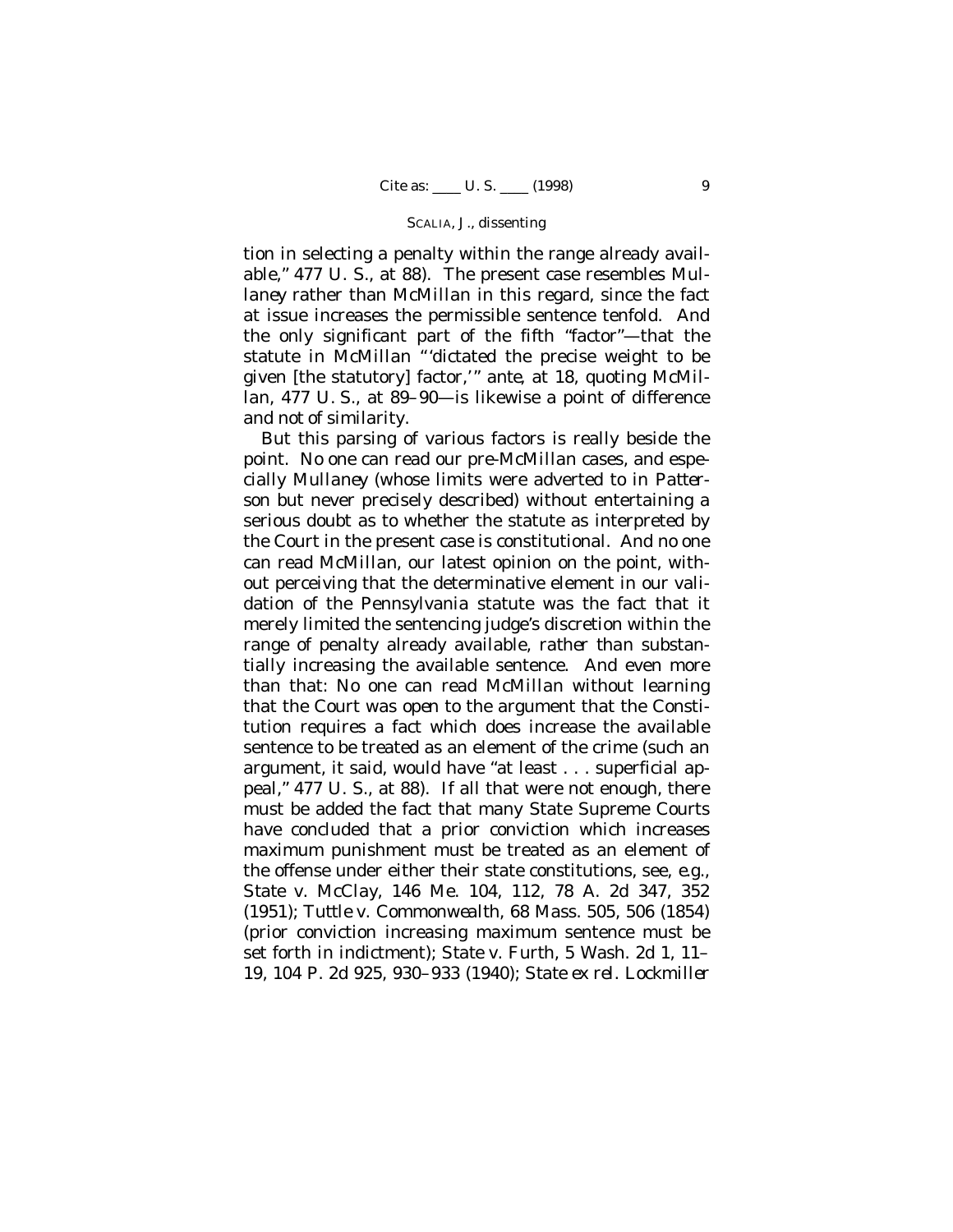v. *Mayo*, 88 Fla. 96, 98–99, 101 So. 228, 229 (1924); *Roberson* v. *State*, 362 P. 2d 1115, 1118–1119 (Okla. Crim. App. 1961), or as a matter of common law, see, *e.g., People ex rel. Cosgriff* v. *Craig*, 195 N. Y. 190, 194–195, 88 N. E. 38, 39 (1909); *People* v. *McDonald*, 233 Mich. 98, 102, 105, 206 N. W. 516, 518, 519 (1925); *State* v. *Smith*, 129 Iowa 709, 710–715, 106 N. W. 187, 188–189 (1906) ("By the uniform current authority, the fact of prior convictions is to be taken as part of the offense instantly charged, at least to the extent of aggravating it and authorizing an increased punishment"); *State* v. *Pennye*, 102 Ariz. 207, 208–209, 427 P. 2d 525, 526–527 (1967); *State* v. *Waterhouse*, 209 Ore. 424, 428–433, 307 P. 2d 327, 329–331 (1957); *Robbins* v. *State*, 219 Ark. 376, 380–381, 242 S. W. 2d 640, 643 (1951); *State* v. *Eichler*, 248 Iowa 1267, 1270–1273, 83 N. W. 2d 576, 577–579 (1957).<sup>2</sup>

In the end, the Court cannot credibly argue that the question whether a fact which increases maximum permissible punishment must be found by a jury beyond a reasonable doubt is an easy one. That, perhaps, is why

<sup>&</sup>lt;sup>2</sup> It would not be, as the Court claims, "anomalous" to require jury trial for a factor increasing the maximum sentence, "in light of existing case law that permits a judge, rather than a jury, to determine the existence of factors that can make a defendant eligible for the death penalty . . . ." *Ante*, at 23, citing *Walton* v. *Arizona*, 497 U. S. 639 (1990); *Hildwin* v. *Florida*, 490 U. S. 638 (1989) *(per curiam);* and *Spaziano* v. *Florida*, 468 U. S. 447 (1984). Neither the cases cited, nor any other case, permits a judge to determine the existence of a factor which makes a crime a capital offense. What the cited cases hold is that, once a *jury* has found the defendant *guilty* of *all the elements* of an offense which carries as its maximum penalty the sentence of death, it may be left to the judge to decide whether that maximum penalty, rather than a lesser one, ought to be imposed— even where that decision is constrained by a statutory requirement that certain "aggravating factors" must exist. The person who is charged with actions that expose him to to the death penalty has an absolute entitlement to jury trial on *all the elements* of the charge.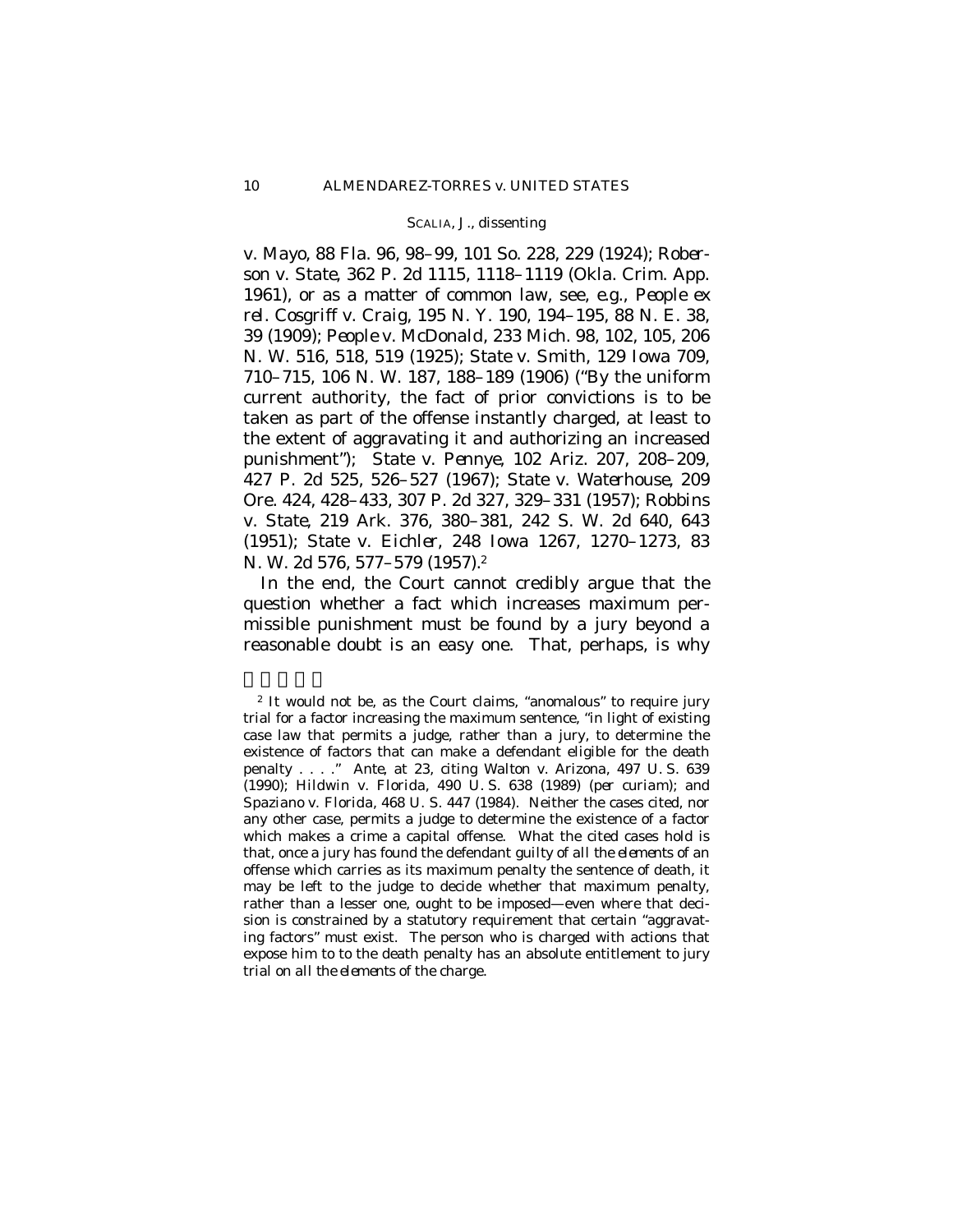the Court stresses, and stresses repeatedly, the limited subject matter that §1326(b) addresses— recidivism. It even tries, with utter lack of logic, to limit its rejection of the fair reading of *McMillan* to recidivism cases. "For the reasons just given," it says, "*and in light of the particular sentencing factor at issue in this case— recidivism—* we should take *McMillan's* statement [regarding the "superficial appeal" the defendant's argument would have had if the factor at issue increased his maximum sentence] to mean no more than what it said, and therefore not to make a determinative difference here." *Ante*, at 21 (emphasis added). It is impossible to understand how *McMillan* could mean one thing in a later case where recidivism is at issue, and something else in a later case where some other sentencing factor is at issue. One might say, of course, that recidivism *should be an exception* to the general rule set forth in *McMillan*— but that more forthright characterization would display how doubtful the constitutional question is in light of our prior case law.

In any event, there is no rational basis for *making* recidivism an exception. The Court is of the view that recidivism need not be proved to a jury beyond a reasonable doubt (a view that, as I shall discuss, is precisely contrary to the common-law tradition) because it "'goes to punishment only.'" It relies for this conclusion upon our opinion in *Graham* v. *West Virginia,* 224 U. S. 616 (1912). See *ante,* at 19, quoting *Graham, supra,* at 624; see also *ante,* at 23. The *holding* of *Graham* provides no support for the Court's position. It upheld against due process and double jeopardy objections a state recidivism law under which a defendant's prior convictions were charged and tried in a separate proceeding after he was convicted of the underlying offense. As the Court notes, *ante,* at 19, the prior convictions were not charged in the same indictment as the underlying offense; but they *were* charged in an "information" before the defendant was tried for the prior convictions, and, more impor-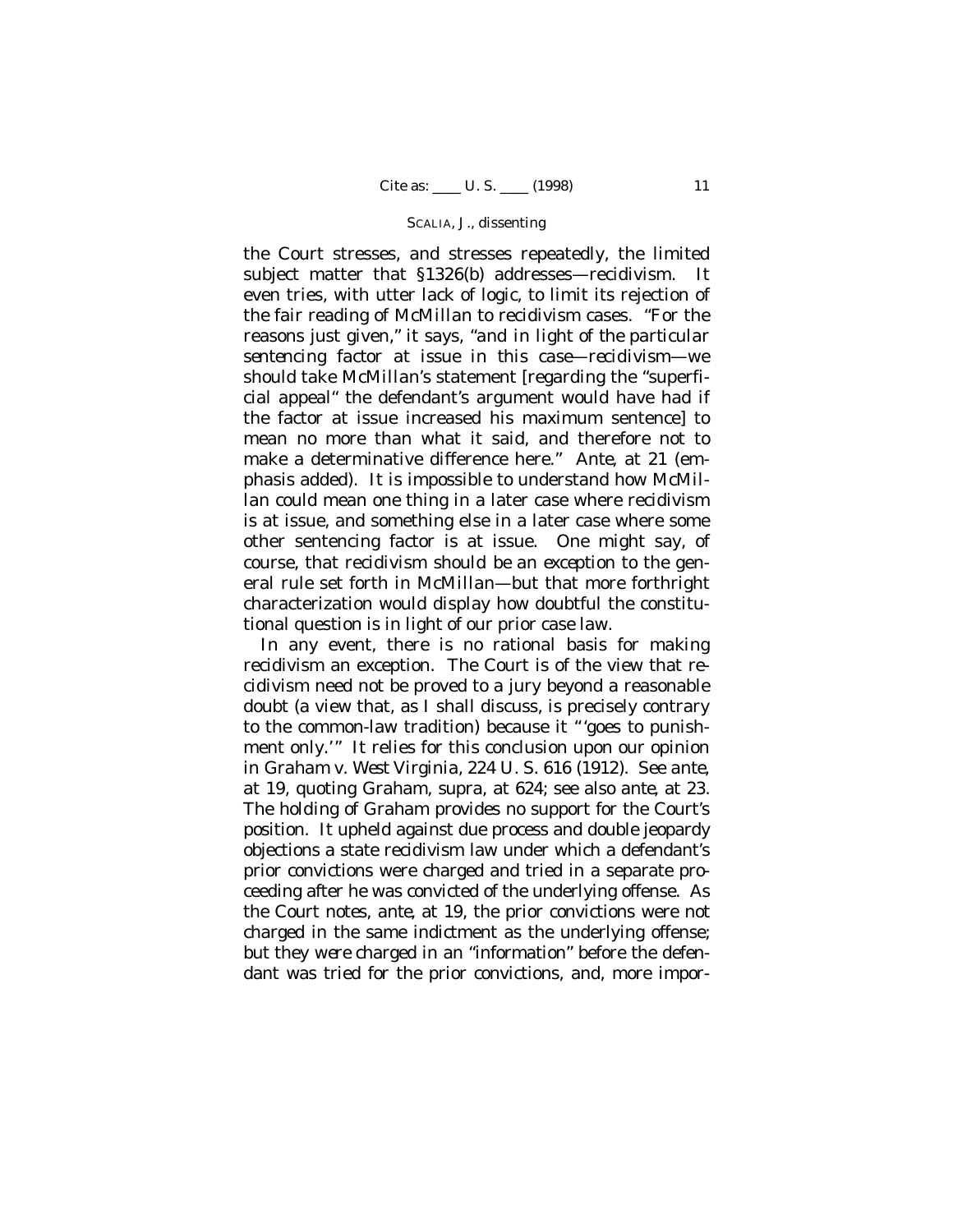tantly, the law explicitly preserved his right to a jury determination on the recidivism question. See *Graham, supra,* at 622–623; see also *Oyler* v. *Boles,* 368 U. S. 448, 453 (1962) (same). It is true, however, that if the *basis* for *Graham*'s holding were accepted, one would have to conclude that recidivism need not be tried to the jury and found beyond a reasonable doubt. The essence of *Graham*'s reasoning was that in the recidivism proceeding the defendant "was not held to answer for an offense," 224 U. S., at 624, since the recidivism charge "'goes to the punishment only,'" *ibid*., quoting from *McDonald* v. *Massachusetts*, 180 U. S. 311, 312 (1901).

But that basis for dispensing with the protections of jury trial and findings beyond a reasonable doubt was explicitly rejected in *Mullaney*, which *accorded* these protections to facts that were "not general elements of the crime of felonious homicide . . . [but bore] only on the appropriate punishment category," 421 U. S., at 699. Whatever else *Mullaney* stands for, it certainly stands for the proposition that what *Graham* used as the line of demarcation for double jeopardy and some due process purposes (the matter "goes only to the punishment") is *not* the line of demarcation for purposes of the right to jury trial and to proof beyond a reasonable doubt. So also does *McMillan*, which even while narrowing *Mullaney* made it very clear that the mere fact that a certain finding "goes only to the penalty" does not end the inquiry. The Court is certainly correct that the distinctive treatment of recidivism determinations for double jeopardy purposes takes some explaining; but it takes some explaining for the Court no less than for me. And the explanation assuredly is *not* (what the Court apparently suggests) that recidivism is never an element of the crime. It does much less violence to our jurisprudence, and to the traditional practice of requiring a jury finding of recidivism beyond a reasonable doubt, to explain *Graham* as a recidivism exception to the normal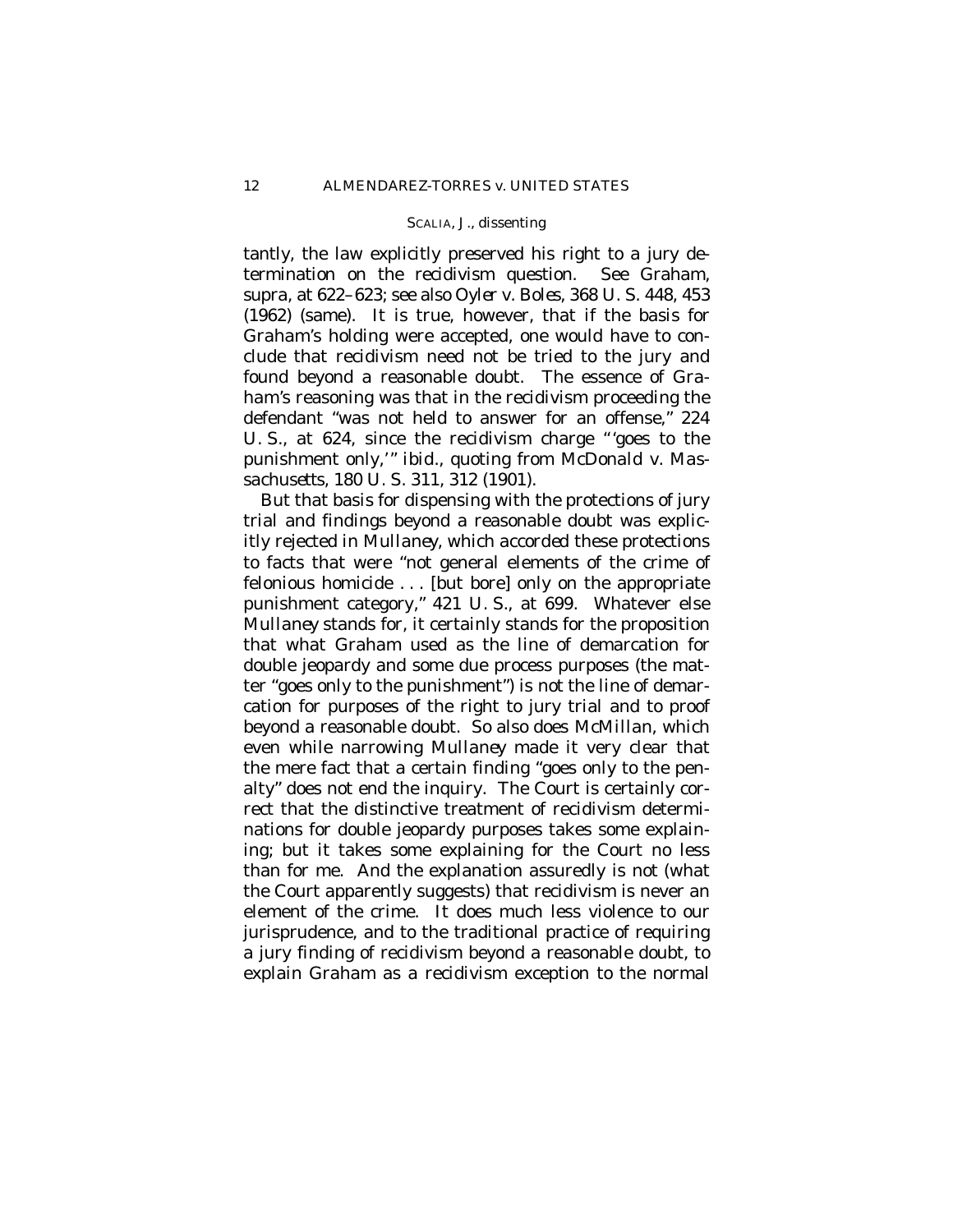double jeopardy rule that conviction of a lesser included offense bars later trial for the greater crime. Our double jeopardy law, after all, is based upon traditional American and English practice, see *United States* v. *Dixon,* 509 U. S. 688, 704 (1993); *United States* v. *Wilson,* 420 U. S. 332, 339– 344 (1975), and that practice has allowed recidivism to be charged and tried separately, see *Spencer* v. *Texas,* 385 U. S. 554, 566–567 (1967); *Graham, supra,* at 623, 625– 626, 631; *McDonald, supra,* at 312–313. It has *not* allowed recidivism to be determined by a judge as more likely than not.

While I have given many arguments supporting the position that the Constitution requires the recidivism finding in this case to be made by a jury beyond a reasonable doubt, I do not endorse that position as necessarily correct. Indeed, that would defeat my whole purpose, which is to honor the practice of not deciding doubtful constitutional questions unnecessarily. What I have tried to establish— and all that I need to establish— is that on the basis of our jurisprudence to date, the answer to the constitutional question is not clear. It is the Court's burden, on the other hand, to establish that its constitutional answer shines forth clearly from our cases. That burden simply cannot be sustained. I think it beyond question that there was, until today's unnecessary resolution of the point, "serious doubt" whether the Constitution permits a defendant's sentencing exposure to be increased tenfold on the basis of a fact that is not charged, tried to a jury, and found beyond a reasonable doubt. If the Court wishes to abandon the doctrine of constitutional doubt, it should do so forthrightly, rather than by declaring certainty on a point that is clouded in doubt.

The Court contends that the doctrine of constitutional doubt is also inapplicable because §1326 is not fairly sus-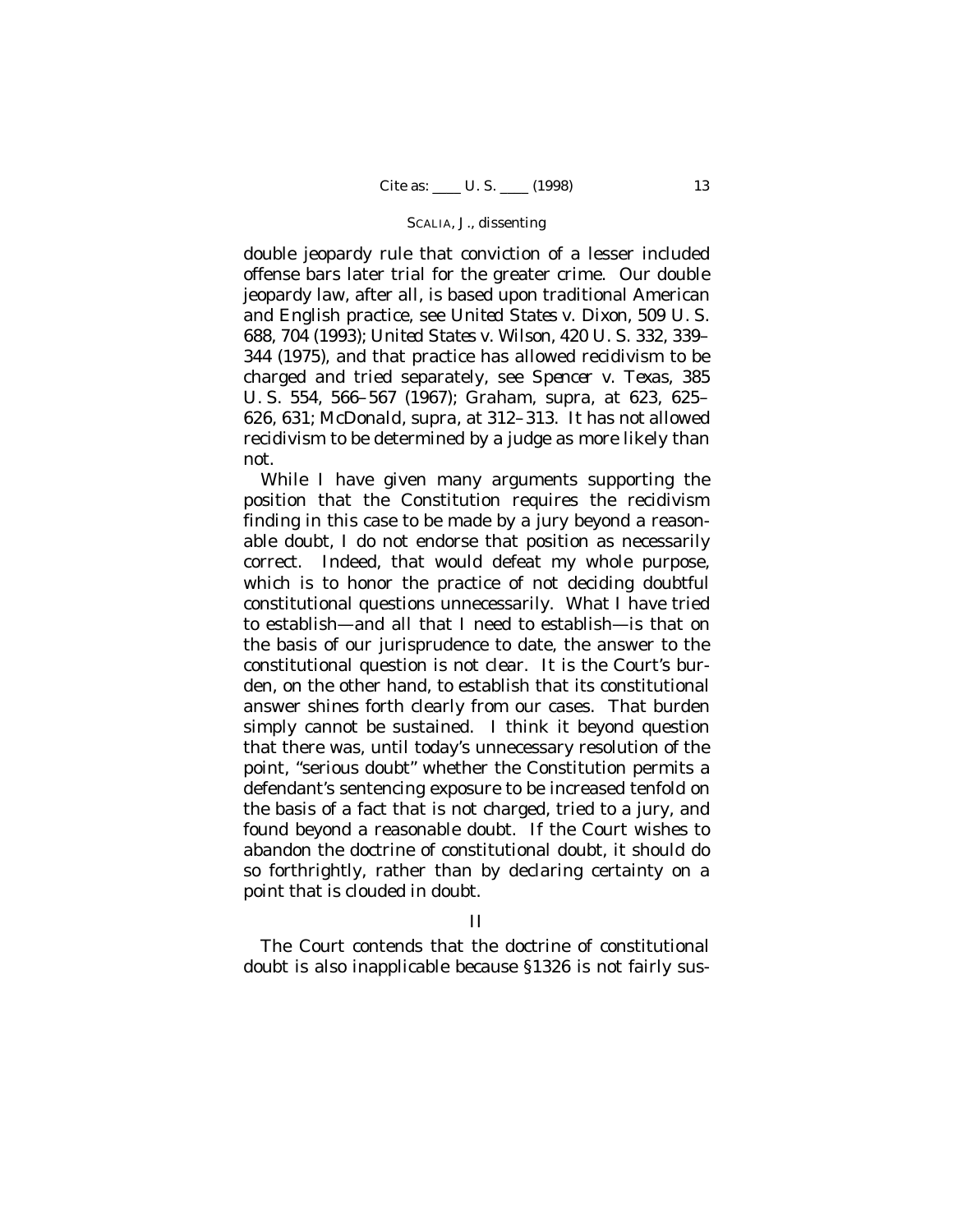ceptible of the construction which avoids the constitutional problem— *i.e.*, the construction whereby subsection (b)(2) sets forth a separate criminal offense. *Ante*, at 14. The Court begins its statutory analysis not by examining the text of §1326, but by demonstrating that the "subject matter [of the statute]— prior commission of a serious crime is as typical a sentencing factor as one might imagine." *Ante,* at 5. That is eminently demonstrable, sounds powerfully good, but in fact proves nothing at all. It is certainly true that a judge (whether or not bound by the Federal Sentencing Guidelines) is likely to sentence nearer the maximum permitted for the offense if the defendant is a repeat offender. But the same can be said of many, perhaps most, factors that are used to define aggravated offenses. For example, judges will "typically" sentence nearer the maximum that a statute allows if the crime of conviction is committed with a firearm, or in the course of another felony; but that in no way suggests that armed robbery and felony murder are sentencing enhancements rather than separate crimes.

The *relevant* question for present purposes is not whether prior felony conviction is "typically" used as a sentencing factor, but rather whether, in statutes that provide higher maximum sentences for crimes committed by convicted felons, prior conviction is "typically" treated as a mere sentence enhancement or rather as an element of a separate offense. The answer to that question is the latter. That was the rule at common law, and was the near-uniform practice among the States at the time of the most recent study I am aware of. See Note, Recidivist Procedures, 40 N. Y. U. L. Rev. 332, 333–334 (1965); Note, The Pleading and Proof of Prior Convictions in Habitual Criminal Prosecutions, 33 N. Y. U. L. Rev. 210, 215–216 (1958). At common law, the fact of prior convictions *had* to be charged in the same indictment charging the underlying crime, and submitted to the jury for determination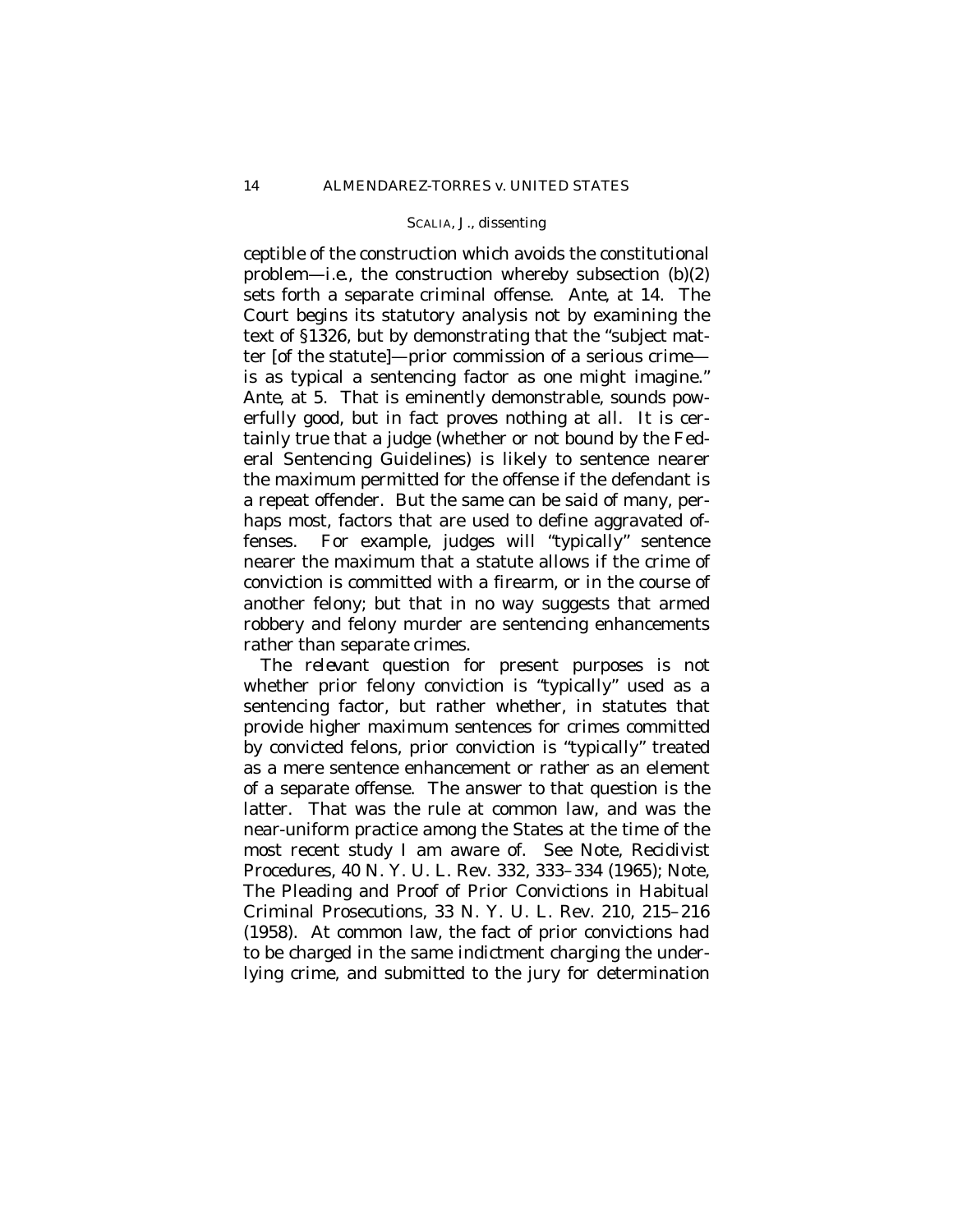along with that crime. See, *e.g., Spencer* v. *Texas*, 385 U. S. 554, 566 (1967); *Massey* v. *United States*, 281 F. 293, 297 (CA8 1922); *Singer* v. *United States*, 278 F. 415, 420 (CA3 1922); *People* v. *Sickles*, 156 N. Y. 541, 545, 51 N. E. 288, 289 (1898). While several States later altered this procedure by providing a separate proceeding for the determination of prior convictions, at least as late as 1965 all but eight retained the defendant's right to a jury determination on this issue. See Note, Recidivist Procedures, 40 N. Y. U. L. Rev.*, supra,* at 333–334, and 347. I am at a loss to explain the Court's assertion that it has "found no statute that clearly makes recidivism an offense element" added to another crime, *ante*, at 5–6. There are many such. <sup>3</sup>

It is interesting that the Court drags the red herring of recidivism through both parts of its opinion— the "constitutional doubt" part and the "statutory interpretation" part alike. As just discussed, logic demonstrates that the nature of that charge (the fact that it is a "typical" sentencing factor) has nothing to do with what this statute means. And as discussed earlier, the text and reasoning of *McMillan*, and of the cases *McMillan* distinguishes, provide no basis for saying that recidivism is exempt from the Court's clear acknowledgment that taking away from the jury facts that increase the maximum sentence is constitutionally questionable. One wonders what state courts, and lower federal courts, are supposed to do with today's mys-

<sup>3</sup> For federal statutes of this sort, see, *e.g.,* 15 U. S. C. §1264(a), 18 U. S. C. §924(c), and 18 U. S. C. §2114(a). In each of these provisions, recidivism is recited in a list of sentence-increasing aggravators that include, for example, intent to defraud or mislead (15 U. S. C. §1264(a)), use of a firearm that is a machine gun, or a destructive device, or that is equipped with a silencer (18 U. S. C. §924(c)), and wounding or threatening life with a dangerous weapon (§2114(a)). It would do violence to the text to treat recidivism as a mere enhancement while treating the parallel provisions as aggravated offenses, which they obviously are.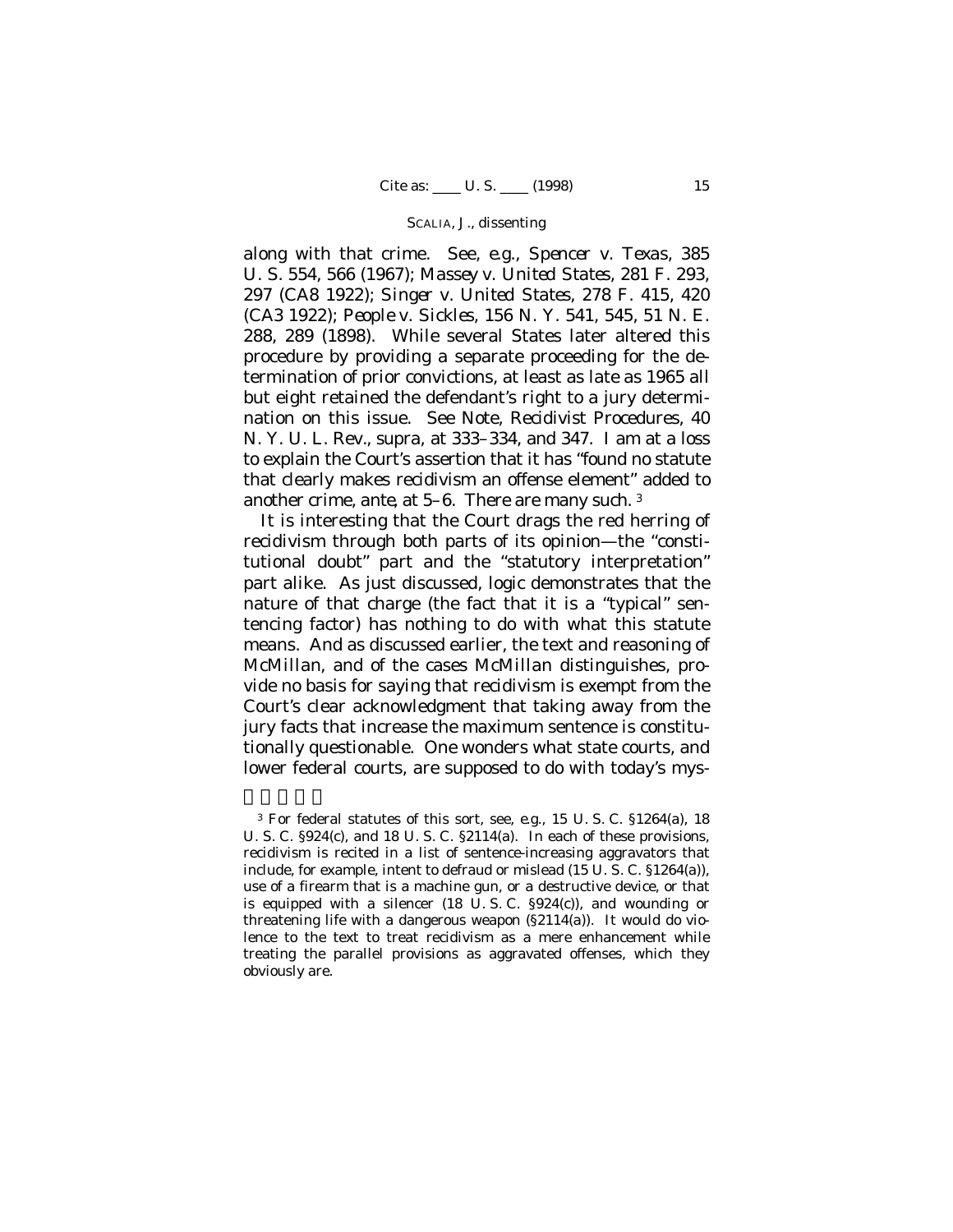terious utterances. Are they to pursue logic, and conclude that *all* ambiguous statutes adding punishment for factors accompanying the principal offense are mere enhancements, or are they illogically to give this special treatment only to recidivism? Are they to deem the reasoning of *McMillan* superseded for *all* cases, or does it remain an open and doubtful question, for all cases except those involving recidivism, whether statutory maximums can be increased without the benefit of jury trial? Whatever else one may say about today's opinion, there is no doubt that it has brought to this area of the law more confusion than clarification.

Passing over the red herring, let me turn now to the statute at issue— §1326 as it stood when petitioner was convicted. The author of today's opinion for the Court once agreed that the "language and structure" of this enactment "are subject to two plausible readings," one of them being that recidivism constitutes a separate offense. *United States* v. *Forbes*, 16 F. 3d 1294, 1298 (CA1 1994) (opinion of Coffin, J., joined by Breyer, C. J.).<sup>4</sup> This would surely be enough to satisfy the requirement expressed by Justice Holmes, see *United States* v. *Jin Fuey Moy*, 241 U. S. 394, 401 (1916), and approved by the Court, *ante*, at 13, that the constitutional-doubt-avoiding construction be "fairly possible." Today, however, the Court relegates statutory language and structure to merely two of five "factors" that "help courts determine a statute's objectives and thereby illuminate its text," *ante,* at 4.

The statutory text reads, in relevant part, as follows:

"Reentry of deported alien; criminal penalties for reentry of certain deported aliens

<sup>4</sup> The statutory text at issue in *Forbes* was in all relevant respects identical to the statute before us here, except that the years of imprisonment for the offenses were less; they were increased by a 1994 amendment, see §130001(b), 108 Stat. 2023.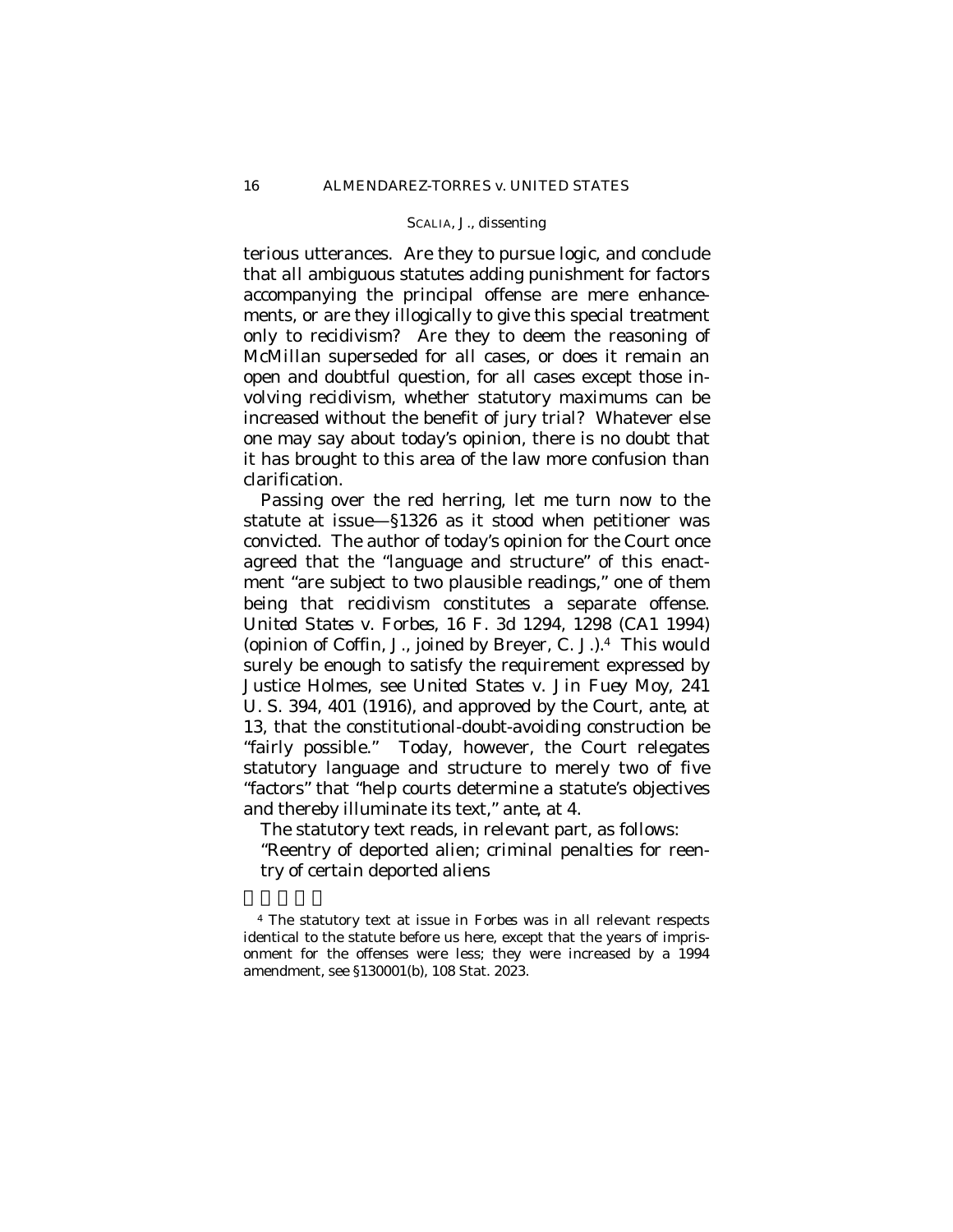"(a) Subject to subsection (b) of this section, any alien who [has been deported and thereafter reenters the United States] . . . shall be fined under title 18, or imprisoned not more than 2 years, or both.

"(b) Notwithstanding subsection (a) of this section, in the case of any alien described in such subsection—

"(1) whose deportation was subsequent to a conviction for commission of three or more misdemeanors involving drugs, crimes against the person, or both, or a felony (other than an aggravated felony), such alien shall be fined under title 18, imprisoned not more than 10 years, or both; or

"(2) whose deportation was subsequent to a conviction for commission of an aggravated felony, such alien shall be fined under such title, imprisoned not more than 20 years, or both." 8 U. S. C. §1326(b).

One is struck at once by the parallel structure of subsections (a) and (b). *Neither* subsection says that the individual it describes "shall be guilty of a felony," and *both* subsections say that the individuals they describe "shall be fined under Title 18, or imprisoned not more than [2, 10, or 20] years." If this suffices to define a substantive offense in subsection (a) (as all agree it does), it is hard to see why it would not define a substantive offense in each paragraph of subsection (b) as well. Compare, for example, 21 U. S. C. §841, which has a subsection (a) entitled "Unlawful acts," and a subsection (b) entitled "Penalties."

The opening phrase of subsection (b) certainly does not indicate that what follows merely supplements or enhances the penalty provision of subsection (a); what follows is to apply "notwithstanding" all of subsection (a), *i.e.,* "in spite of" or "without prevention or obstruction from or by" subsection (a). See, *e.g.*, Webster's New International Dictionary 1669 (2d ed. 1949). The next phrase ("in the case of any alien described in  $\ldots$  subsection  $[(a)]$ ") imports by reference the substantive acts attributed to the hypo-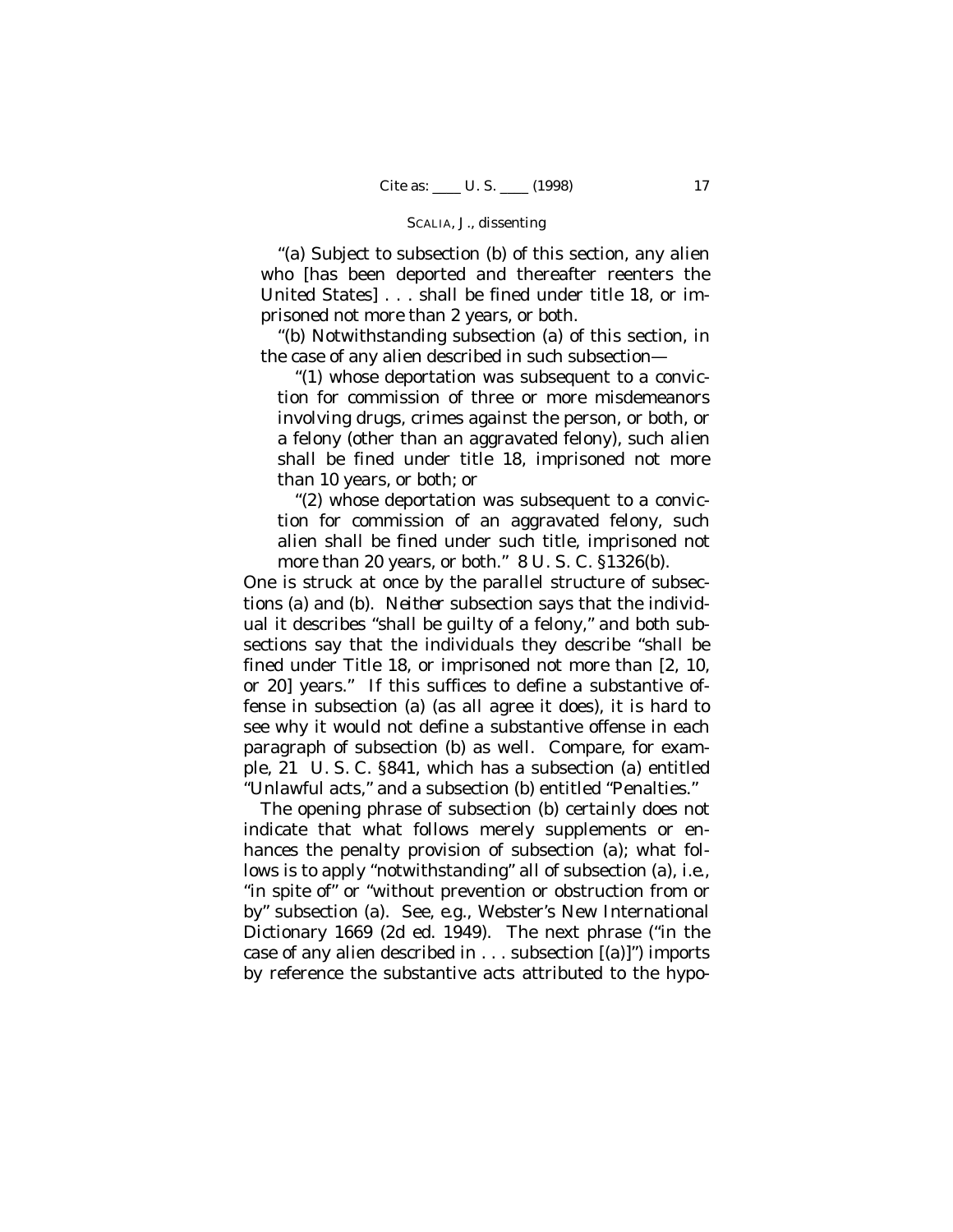thetical alien (deportation and unauthorized reentry) in subsection (a). Significantly, this phrase does not apply subsection (b) to any alien "convicted under" subsection (a)— which is what one would expect if the provision was merely increasing the penalty for certain subsection (a) convictions. See, *e.g.*, *United States* v. *Davis*, 801 F. 2d 754, 755–756 (CA5 1986) (noting that "predicat[ing] punishment upon conviction" of another offense is one of the "common indicia of sentence-enhancement provisions"). Instead, subsection (b) applies to an alien "described in" subsection (a)– one who has been deported and has reentered illegally. And finally, subsection (a)'s provision that it applies "[s]ubject to subsection (b)" means that subsection (a) is inapplicable to an alien covered by subsection (b), just as subsection (b) applies "notwithstanding" that the alien would otherwise be covered by subsection (a).<sup>5</sup>

The Court relies on an earlier version of §1326 to support its interpretation of the statute in its current form. *Ante,* at 7–8. While I agree that such statutory history is a legitimate tool of construction, the statutory history of §1326 does not support, but rather undermines, the

<sup>&</sup>lt;sup>5</sup> The Court contends that treating subsection (b) as establishing substantive offenses renders the "notwithstanding" and "subject to" provisions redundant, because even without them our lesser includedoffense jurisprudence would prevent a defendant from being convicted under both subsections (a) and (b). *Ante,* at 6. Redundancy, however, consists of the annoying practice of saying the same thing twice, not the sensible practice of saying once, with clarity and conciseness, what the law provides. The author of today's opinion once agreed that "[t]he fact that each subsection makes reference to the other is simply the logical way of indicating the relationship between the arguably two separate crimes." *United States* v. *Forbes*, 16 F. 3d 1294, 1298 (CA1 1994). But if this be redundancy, it is redundancy that the Court's alternative reading does not cure— unless one believes that, without the "notwithstanding" and "subject to" language, our interpretive jurisprudence would permit the subsection (a) penalty to be added to the subsection (b) penalties.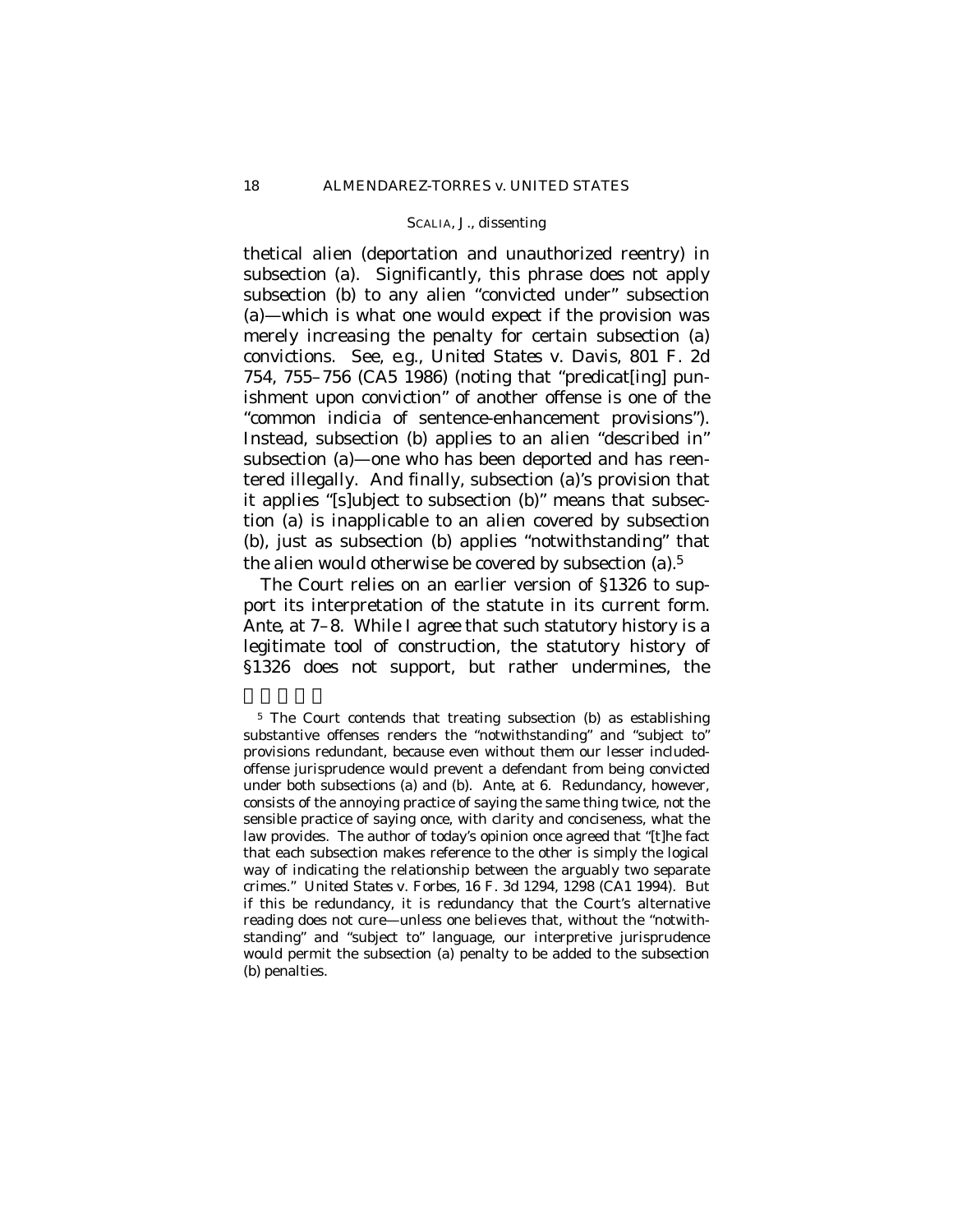Court's interpretation. That earlier version contained a subsection (a) that, in addition to setting forth penalties (as did the subparts of subsection (b)), contained the phrase (which the subparts of subsection (b) did not) "shall be guilty of a felony, and upon conviction thereof,  $\ldots$ ." With such a formulation, of course, it would be easier to conclude that subsection (a) defines the crime and sets forth the basic penalty, and subsection (b) sets forth merely penalty enhancements. But if that was what the additional language in subsection (a) of the 1988 statute connoted, then what was the *elimination* of that additional language (in the 1990 version of the statute at issue here) meant to achieve? See §543(b)(3), 104 Stat. 5059. The more strongly the "shall be guilty of a felony" language suggests that subsection (b) of the 1988 statute contained only enhancements, the more strongly the otherwise inexplicable elimination of that language suggests that subsection (b) of the 1990 statute was meant to be *parallel* with subsection (a)— *i.e.*, that both subsections were meant to set forth not merely penalties but also offenses. <sup>6</sup>

After considering the subject matter and statutory language, the third factor the Court considers in arriving at its determination that this statute can only be read as a sentencing enhancement is the title of the 1988 amend-

<sup>6</sup> Immediately after stressing the significance of the 1988 version of §1326(a), the Court dismisses the 1990 amendment that eliminated the 1988 language upon which it relies, as a "housekeeping measure" by which "Congress [did not] inten[d] to change, or to clarify, the fundamental relationship between" subsections (a) and (b). *Ante,* at 9. The Court offers no support for this confident characterization, unless it is the mistaken assumption that statutory changes or clarifications unconfirmed by legislative history are inoperative. "Suffice it to say that legislative history need not confirm the details of changes in the law effected by statutory language before we will interpret that language according to its natural meaning." *Morales* v. *Trans World Airlines, Inc.,* 504 U. S. 374, 385, n. 2 (1992).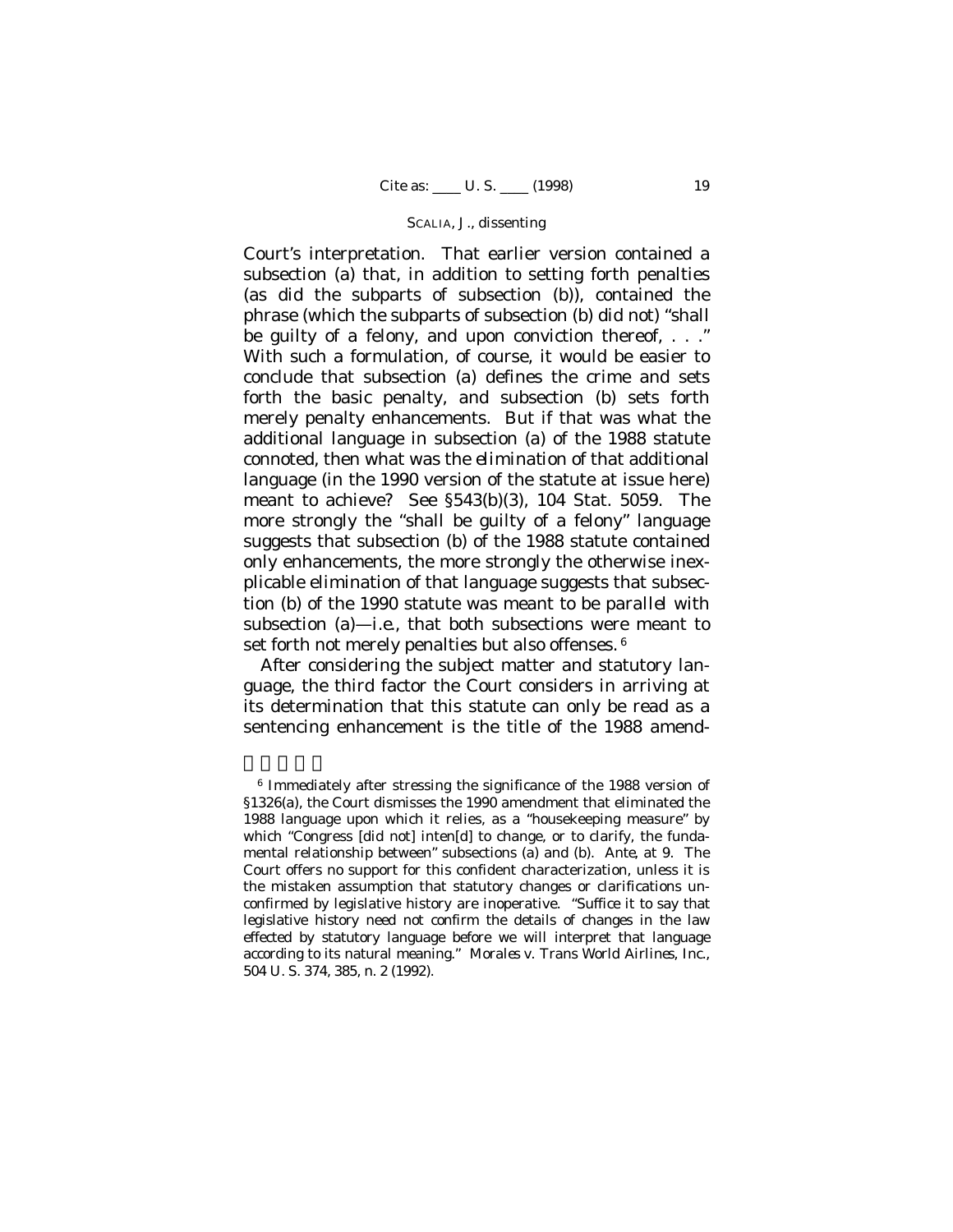ment that added subsection (b)(2): "Criminal Penalties for Reentry of Certain Deported Aliens." See §7345, 102 Stat. 4471, cited *ante*, at 9. Of course, this title pertains to a subsection (b)(2) which, unlike the (b)(2) under which petitioner was convicted, was not parallel with the preceding subsection (a). But even disregarding that, the title of the amendment proves nothing at all. While "Criminal Penalties for Reentry" might normally be more suggestive of an enhancement than of a separate offense, there is good reason to believe it imports no such suggestion here. For the very next provision of the same enactment, which adjusts the *substantive requirements* for the crime of aiding and abetting the unlawful entry of an alien, is entitled "Criminal Penalties for Aiding or Assisting Certain Aliens to Enter the United States." See §7346, 102 Stat. 4471. Evidently, new substantive offenses that were penalized were simply entitled "Criminal Penalties" for the relevant offense. Moreover, the 1988 amendment kept the original title of §1326 ("Reentry of Deported Alien") intact, leaving it to apply to both subsection (a) and subsection (b). See §7345, *supra;* §276, 66 Stat. 229.

The Court's fourth factor leading it to conclude that this statute cannot reasonably be construed as establishing substantive offenses is legislative history. See *ante,* at 9. It is, again, the legislative history of the provision as it existed in 1988, before subsection (a) was stripped of the language "shall be guilty of a felony," thereby making subsections (a) and (b) parallel. Even so, it is of no help to the Court's case. The stray statements that the Court culls from the Congressional Record prove only that the new subsection (b) was thought to increase penalties for unlawful reentry. But there is no dispute that it does that! The critical question is whether it does it by adding penalties to the subsection (a) offense, or by creating additional, more severely punished, offenses. That technical point is not alluded to in any of the remarks the Court recites.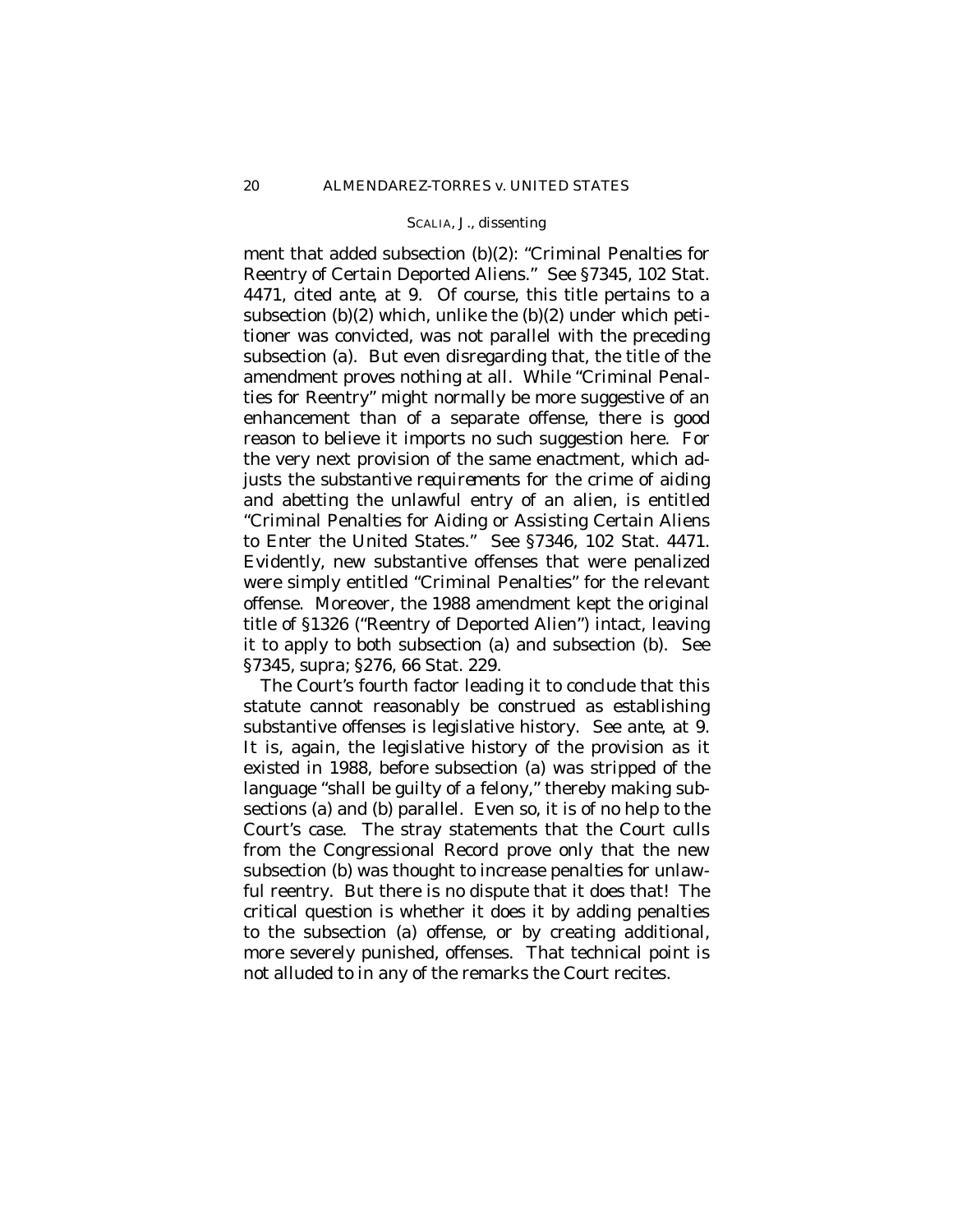The Court's fifth and last argument in support of its interpretation of the statute is the contention that "the contrary interpretation . . . risks unfairness," *ante*, at 10, because it would require bringing the existence of the prior felony conviction to the attention of the jury. But it is also "unfair," of course, to deprive the defendant of a jury determination (and a beyond-a-reasonable-doubt burden of proof) on the critical question of the prior conviction. This Court's own assessment of which of those disadvantages is the greater can be of relevance here only insofar as we can presume that that perception would have been shared by the enacting Congress. We usually presume, however, not that an earlier Congress agreed with our current policy judgments, but rather that it agreed with the disposition provided by traditional practice or the common law. See *United States* v. *Texas,* 507 U. S. 529, 534 (1993); *Astoria Fed. Sav. & Loan Assn.* v. *Solimino,* 501 U. S. 104, 108 (1991); *Norfolk Redevelopment and Housing Authority* v. *Chesapeake & Potomac Telephone Co. of Va.,* 464 U. S. 30, 35 (1983); *Morissette* v. *United States,* 342 U. S. 246, 263 (1952). As noted earlier, the Court's hostility to jury determination of prior convictions is quite simply at odds with the manner in which recidivism laws have historically been treated in this country.

Moreover, even if we were free to resolve this matter according to our current views of what is fair, the Court's judgment that avoiding jury "infection" is more important than affording a jury verdict (beyond a reasonable doubt) does not seem to me sound. The Court is not correct, to begin with, that the fact of prior conviction is "almost never contested," *ante*, at 10, particularly in unlawfulentry cases. That is clear from the very legislative history of the present statute. Senator Chiles explained that "identifying and prosecuting . . . illegal alien felons is a long and complex process" because "[i]t is not uncommon for an alien who has committed a certain felony to pay his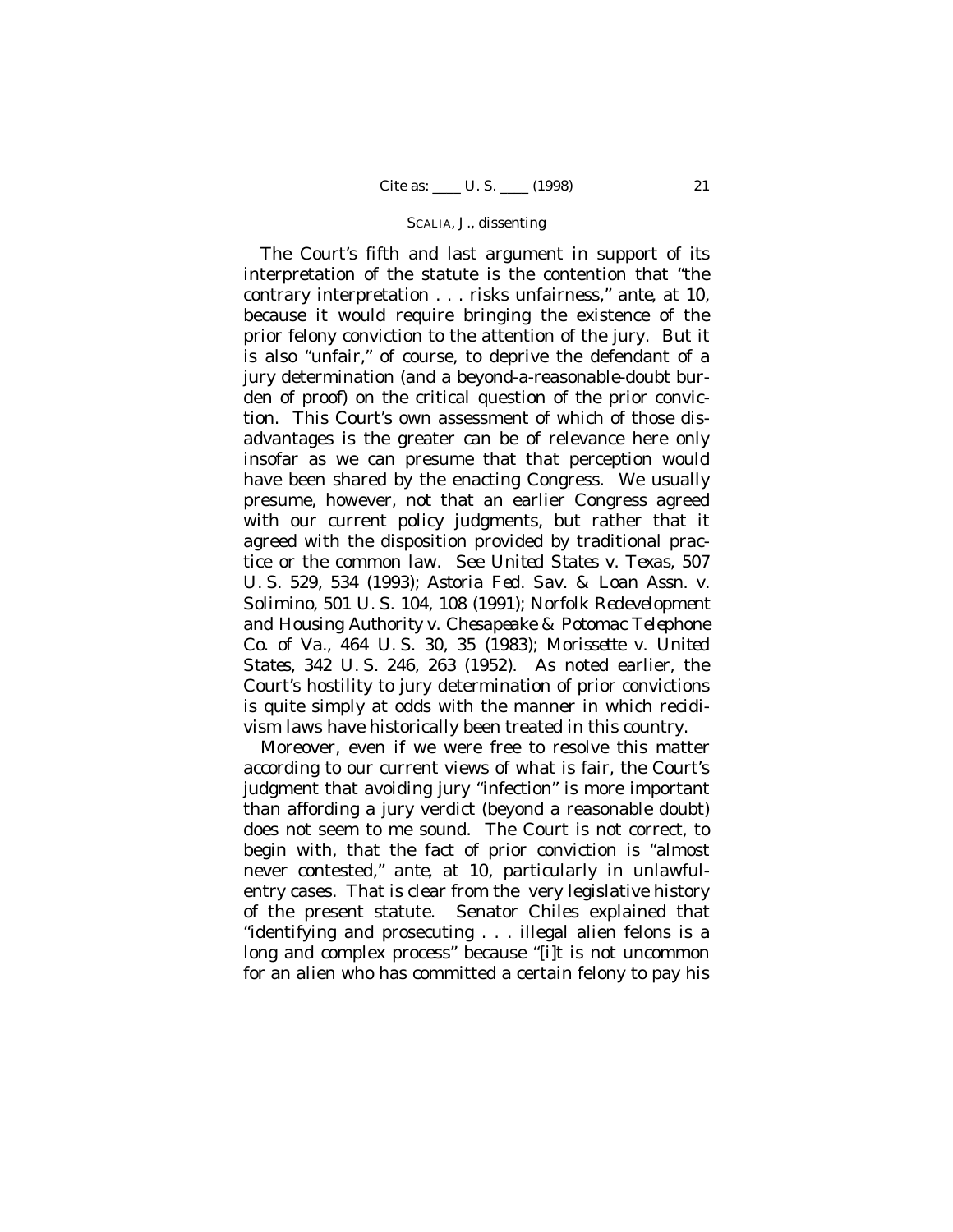bond and walk, only to be apprehended for a similar crime in the next county but with a new name and identification." 133 Cong. Rec. 8771. He went on to describe two specific aliens, one from whom police "seized 3 passports issued to him in 3 different names, 11 drivers licenses, immigration cards and numerous firearms and stolen property," and the other on whom immigration officials had "5 alien files ... with 13 aliases, different birth dates and different social security cards." *Id.*, at 8772. He said that "these aliens [were] not exceptions but rather common amongst the 100,000 illegal alien felons in the United States." *Ibid.* Representative Smith stated that aliens arrested for felonies "often are able to pay expensive bonds and disappear under a new identity often to reappear in court with a different name and a new offense. In some cases, they may return to their native lands and reenter the United States with new names and papers but committing the same crimes." *Id.,* at 28840. And on the other side of the ledger, I doubt whether "infection" of the jury with knowledge of the prior crime is a serious problem. See, *e.g.*, *Spencer, supra,* at 561 ("The defendants' interests [in keeping prejudicial prior convictions from the jury] are protected by limiting instructions and by the discretion residing with the trial judge to limit or forbid the admission of particularly prejudicial evidence even though admissible under an accepted rule of evidence") (citation omitted); *Old Chief* v. *United States*, 519 U.S. \_\_, \_\_ (slip op., at 18) (it is an abuse of discretion under Federal Rule of Evidence 403 to disallow defendant's stipulation to prior felony convictions where such convictions are an element of the offense); cf. Brief for National Association of Criminal Defense Lawyers as *Amicus Curiae* 30 ("In 1996, 98.2% of all Section 1326 defendants pleaded guilty"). If it is a problem, however, there are legislative and even judicial means for dealing with it, short of what today's decision does: taking the matter away from the jury in all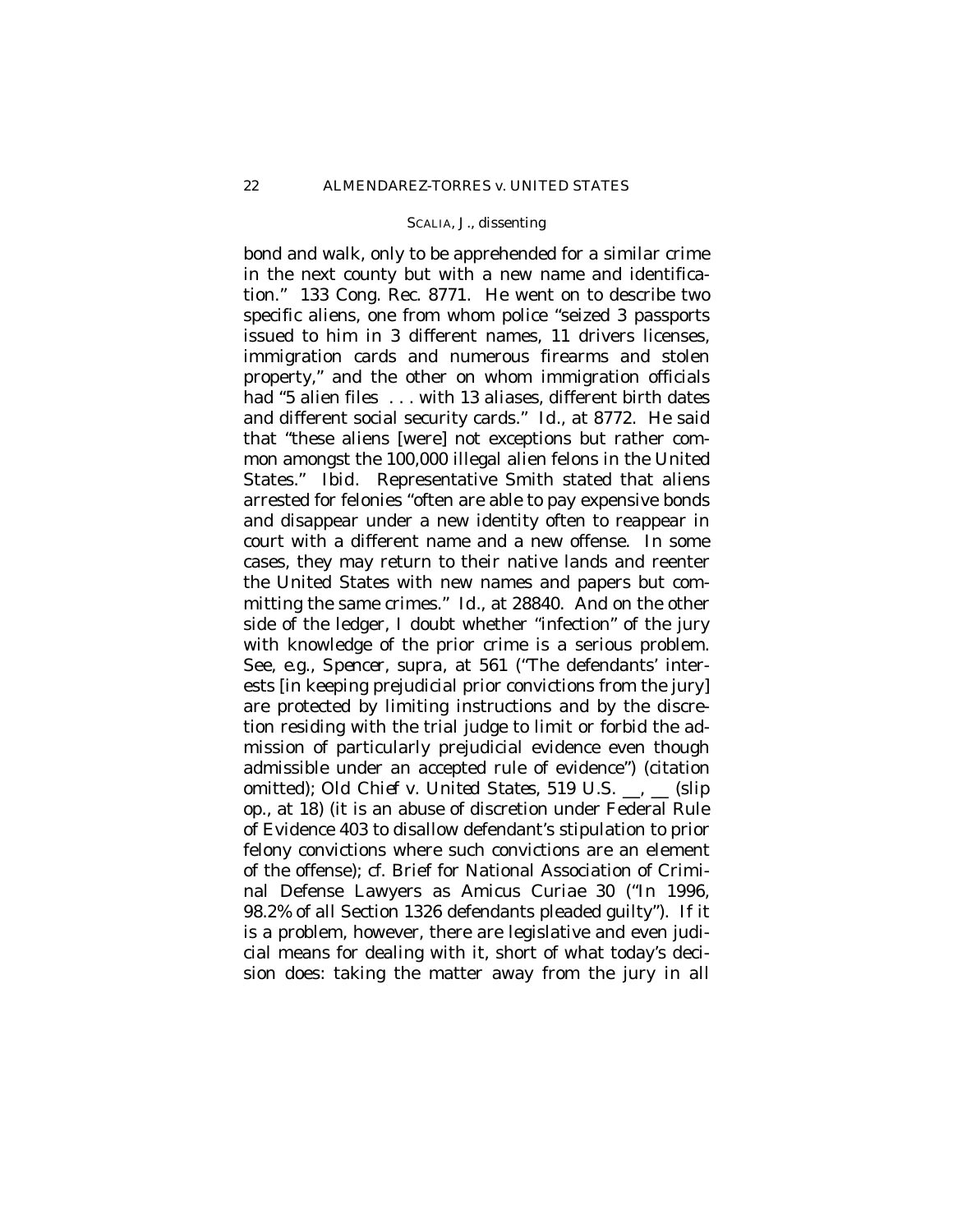cases. See 40 N. Y. U. L. Rev.*,* at 333–334 (describing commonly used procedures under which defendant's right to a jury is invoked only "[i]f [he] denies the existence of prior convictions or stands mute"); *Spencer, supra,* at 567 (describing the English rule, under which the indictment alleges both the substantive offense and prior conviction, but the jury is not charged on the prior conviction until after it convicts the defendant of the substantive offense).

In sum, I find none of the four nontextual factors relied upon by the Court to support its interpretation ("typicality" of recidivism as a sentencing factor; titles; legislative history; and risk of unfairness) persuasive. What does seem to me significant, however, is a related statutory provision, introduced by a 1996 amendment, which explicitly refers to subsection (b)(2) as setting forth "offenses." See §334, 110 Stat. 3009–635 (instructing United States Sentencing Commission to amend sentencing guidelines "for offenses under . . . 1326(b)"). This later amendment can of course not cause subsection (b)(2) to have meant, at the time of petitioner's conviction, something different from what it then said. But Congress's expressed understanding that subsection (b) creates separate offenses is surely evidence that it is "fairly possible" to read the provision that way.<sup>7</sup>

<sup>7</sup> The Court is incorrect in its contention that the effective-date provision of the 1996 amendments reflects the opposite congressional understanding. See, *ante*, at 13. That provision states that the amendments "apply under [subsection (b)] . . . only to violations of [subsection (a)]," occurring on or after the date of enactment. §321(c), 110 Stat. 3009– 628. There is no dispute, of course, that if subsection (b) creates separate offenses, one of the elements of the separate offenses is the lesser offense set forth in subsection (a). The quoted language is the clearest and simplest way of saying that *that element* of the subsection (b) offenses must have occurred after the date of enactment in order for the amendments to be applicable.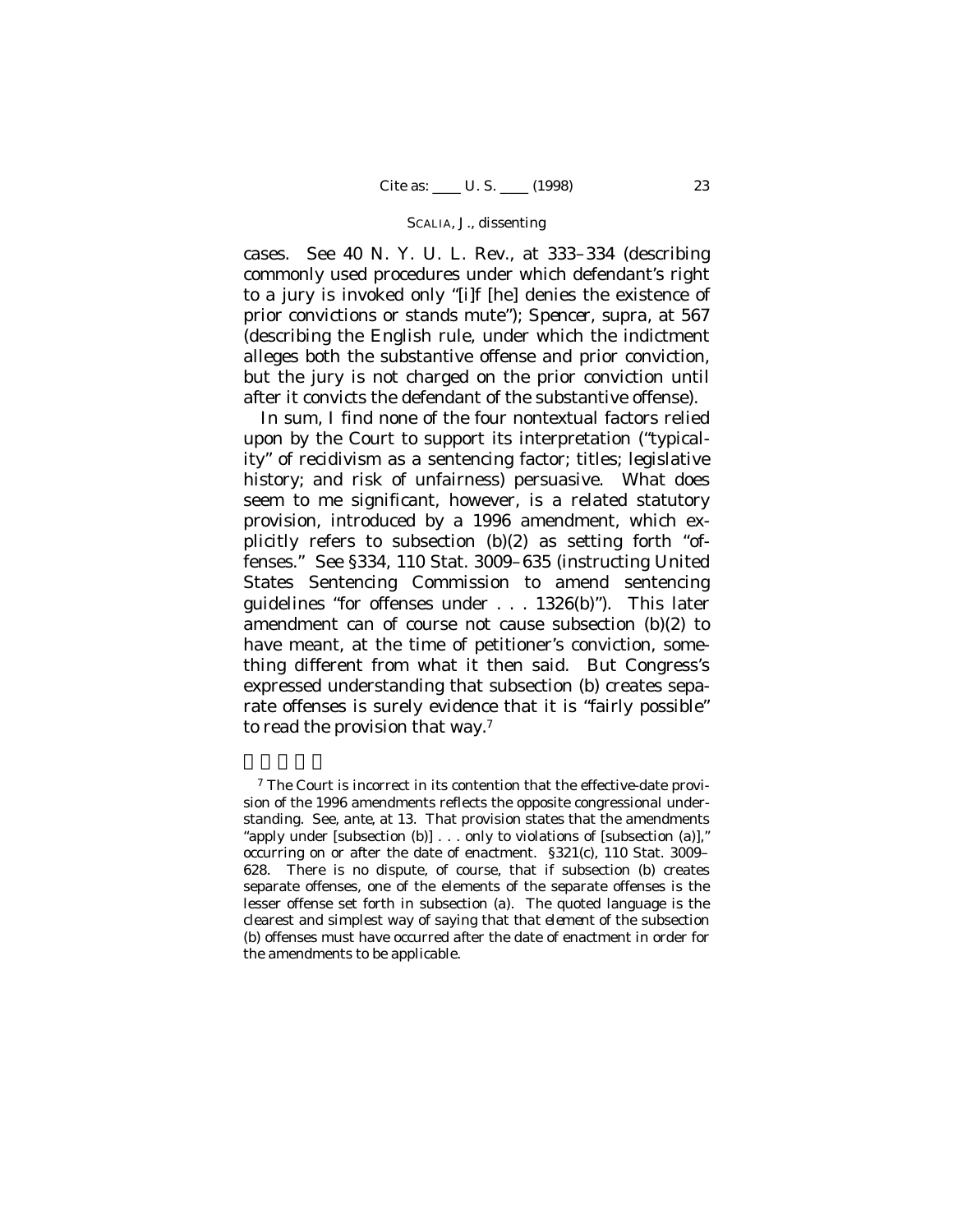I emphasize (to conclude this part of the discussion) that "fairly possible" is all that needs to be established. The doctrine of constitutional doubt does not require that the problem-avoiding construction be the *preferable* one— the one the Court would adopt in any event. Such a standard would deprive the doctrine of all function. "Adopt the interpretation that avoids the constitutional doubt if that is the right one" produces precisely the same result as "adopt the right interpretation." Rather, the doctrine of constitutional doubt comes into play when the statute is "susceptible of" the problem-avoiding interpretation, *Delaware & Hudson Co.,* 213 U. S., at 408— when that interpretation is *reasonable*, though not necessarily the best. I think it quite impossible to maintain that this standard is not met by the interpretation of subsection (b) which regards it as creating separate offenses.

\* \* \*

For the foregoing reasons, I think we must interpret the statute before us here as establishing a separate offense rather than a sentence enhancement. It can be argued that, once the constitutional doubts that require this course have been resolved, statutes no less ambiguous than the one before us here will be interpretable as sentence enhancements, so that not much will have been achieved. That begs the question, of course, as to how the constitutional doubt will be resolved. Moreover, where the doctrine of constitutional doubt does not apply, the same result may be dictated by the rule of lenity, which would preserve rather than destroy the criminal defendant's right to jury findings beyond a reasonable doubt. See, *e.g.*, *People ex rel. Cosgriff* v. *Craig*, 195 N. Y., at 197, 88 N. E., at 40 ("It is unnecessary in this case to decide how great punishment the legislature may constitutionally authorize Courts of Special Sessions to impose on a conviction without a common-law jury. It is sufficient to say that in cases